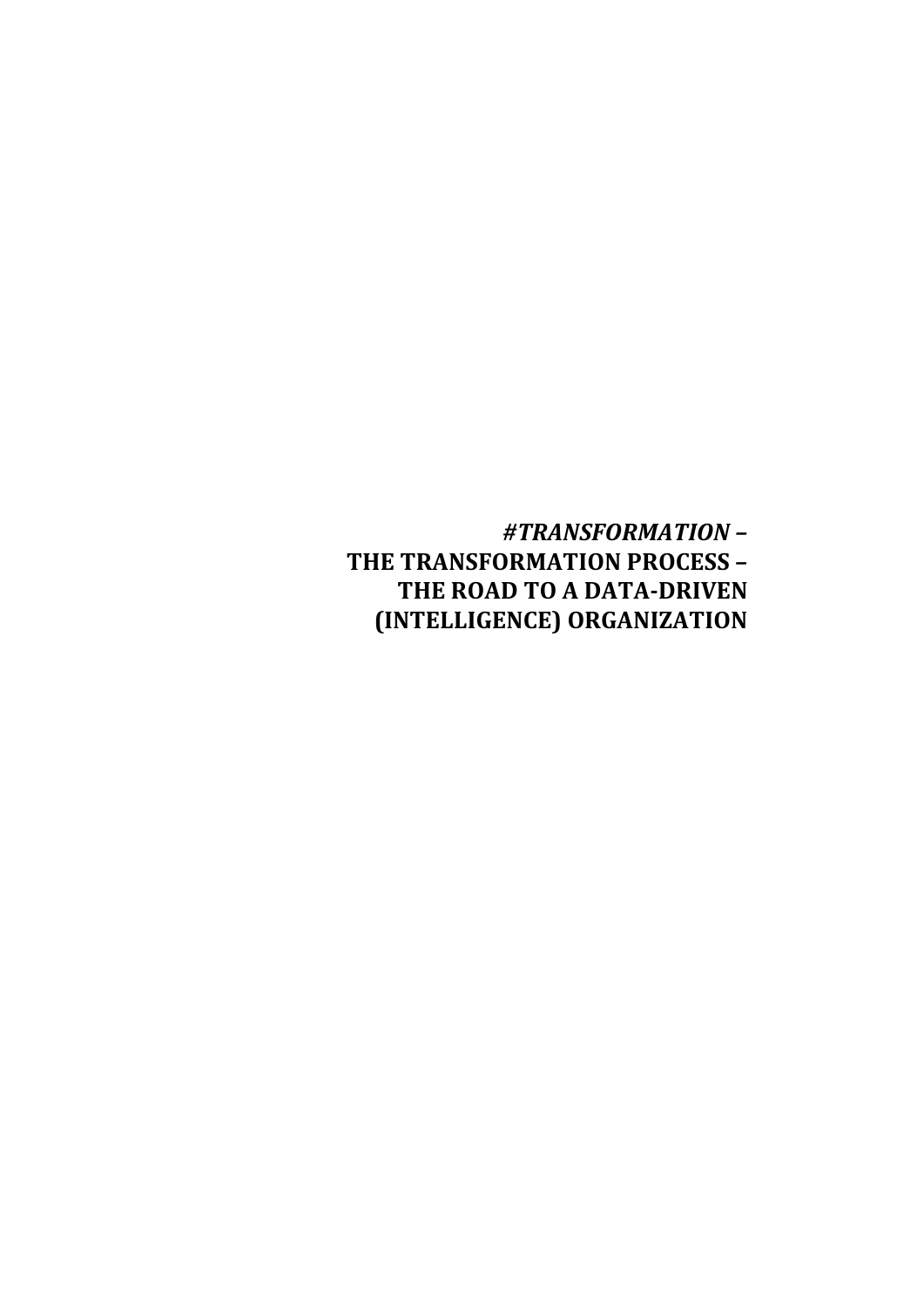# **BIG DATA AT THE BORDER: WHERE DO WE DRAW THE LINE? Liv DORAK\***

#### **Abstract:**

*The buzz of "Big Data" permeates society. This 'new' data, characterised by its volume, variety, velocity, and veracity changes the ways we live, as an increasing number of actors from a variety of sectors in public/private spheres and civilian/military contexts seek ways to operationalise data for value. This paper seeks to offer an additional viewpoint from which we can explain some of the challenges and limitations on the road to data-driven intelligence and its integration in security and intelligence organisations. The scope of this paper is refined to analysing such challenges in the context of border security, although similar challenges might and do appear in other applications and fields. An auto ethnographic approach is adopted as a way to illustrate and remind that the data we collect, process, and store is data about people, and further, how we choose to use (or not use) this data has implications for people. The bottom line of this work is that as we pave and forge towards data driven intelligence, we must acknowledge and remember that the road both starts and ends with human intelligence*.

**Keywords:** *data-driven intelligence, Big Data, artificial intelligence, borders, security*.

#### **Introduction**

1

Improvements and innovations in information and communications technologies (ICTs), in tandem with more efficient and affordable mechanisms to travel and exchange ideas, produce today's increasingly interconnected information society. The volume and velocity with which data is produced, collected, and analysed is unprecedented; this offers benefits for fields such as science, medicine

<sup>\*</sup> MA student, International Master's in Security, Intelligence, and Strategic Studies (IMSISS) Programme; University of Glasgow, Dublin City University, and Charles University, email: [livjdorak@gmail.com](about:blank)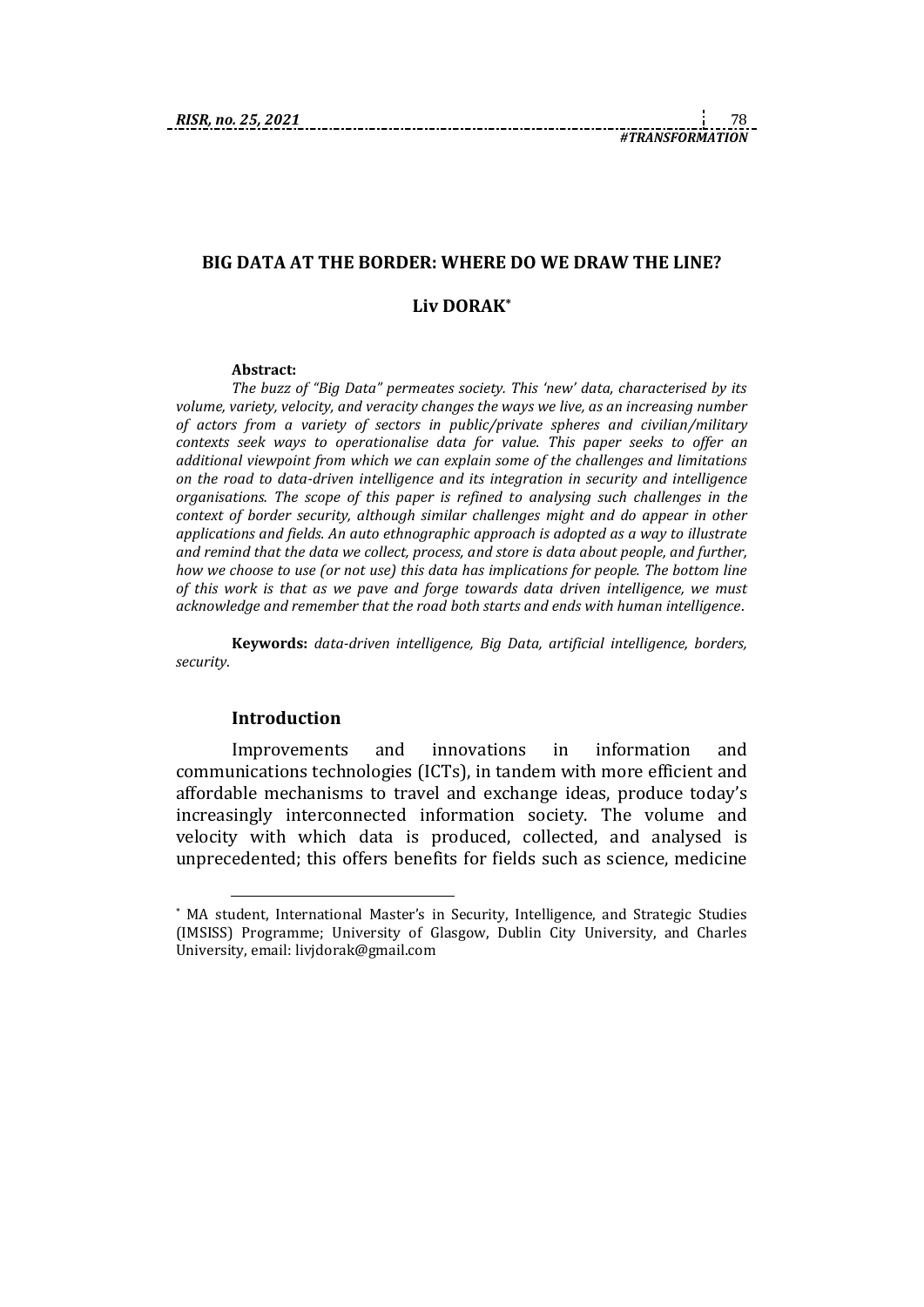| RISR, no. 25, 2021 |  |  |
|--------------------|--|--|
|                    |  |  |

| RIS |      |  |
|-----|------|--|
|     | NDMA |  |

and healthcare, business, commerce and trade, transportation, law and criminal justice, and security. In these contexts, capitalisation of Big Data can assist in supporting decision makers to make well-informed judgements and minimise uncertainty, cognizant of historical evidence, facts, and trends. For policymakers, governmental agencies, and security practitioners, Big Data can also support activities to mitigate threats to their populations' values, freedoms, rights, and lives. Intelligence agencies and departments have a critical role: they must collate, process, and interpret data and communicate their analyses with the aims of maximising benefits and opportunities and minimising pitfalls and threats. Within the Schengen and EU zones, for instance, as citizens share common values and enjoy freedom of movement, it is imperative to strike a balance that permits this mobility, but also offers protection, security, and justice. Border security, control services, and intelligence agencies thus have an important responsibility to maintain and strengthen social and physical borders in pursuit of these goals.

Data collection and sharing pertaining to citizens, foreigners, movements, and threats are critical for the protection of Member States and the collective Zone. Socio-technical systems of surveillance and border control offer spatial and temporal advantages; however, there are also drawbacks regarding their use. This paper seeks to offer an alternative perspective from which to consider data-driven intelligence by elucidating some of the challenges, limitations, and implications in the context of border security. An auto ethnographic approach is adopted as a way to illustrate and remind that the data we collect, process, and store is data about people, and further, how we choose to use (or not use) this data has implications for people. To achieve its purpose, this paper first traces the history of the Schengen Area, before discussing relevant current and upcoming instalments of information technology systems that are deployed for intelligence purposes. Subsequently, this piece comments on the benefits and opportunities Big Data, data-driven intelligence, and artificial intelligence offer for border stakeholders. Highlighted are three emergent concepts of how Big Data and information technologies have increasingly been deployed for purposes relating to surveillance, migration, and border control; these concepts are "dataveillance," "social sorting," and the "Ban-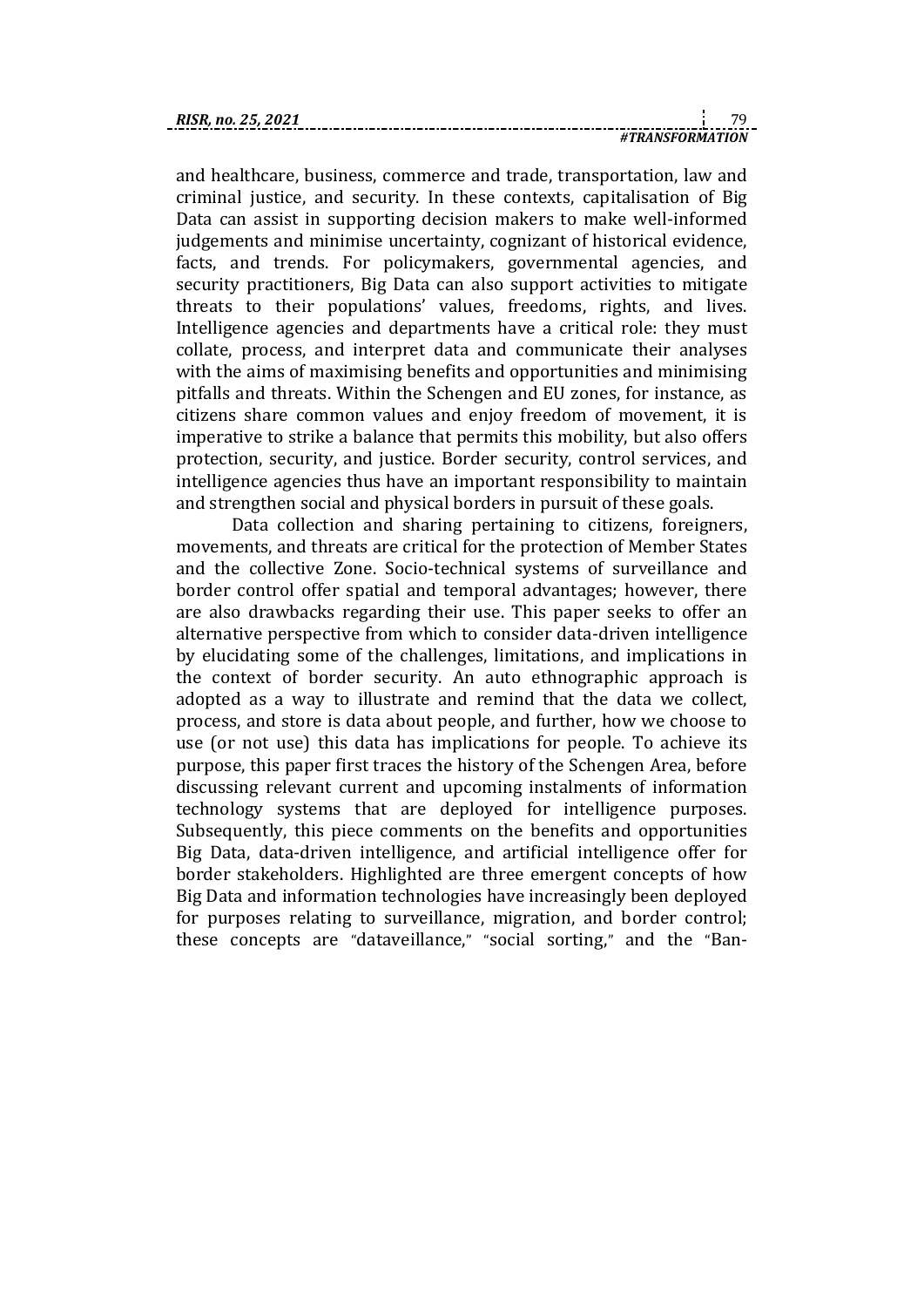| RISR. no. 25. 2021 |  |
|--------------------|--|
| TRANSFORMATION     |  |

Opticon." The paper then analyses three caveats of data-driven intelligence in border management, namely concerns of biases and fairness, a lack of context, and reliance on the past as an oracle for the future. This paper then speculates about additional obstacles of Big Data, data-driven intelligence, and artificial intelligence (AI) by delving deeper into the ramifications of the COVID-19 pandemic. It concludes with final reminders about the importance of human involvement in human-techno problem-solving approaches and paving the way forward for facets of border control, migration, surveillance, intelligence, and security.

### **Entering the Schengen**

In the past centuries, as the world became globalised and interconnected, fear of the foreign and the unknown settled in the hearts and minds of citizens and institutions alike. In tandem, populations grew and travel became more affordable, putting strains on the abilities and resources of the state. This became apparent saliently in the contexts of law enforcement and authorities recognised a need to regain control for the safety and security of law-abiding citizens and the whole-of-society (Cole, 2002). Nevertheless, the aspiration for freedom of movement between European nations, a dream dating back to the Middle Ages ("The Schengen Agreement"), was not lost. During the 1980s, concrete discourse and groundwork officially broke for the establishment of a border-free zone; spearheaded by France and Germany, on 14 June 1985, an agreement abolishing internal borders within the termed "Schengen Area" ("The Schengen Agreement") was signed by France, Germany, Belgium, Luxembourg, and the Netherlands ("The Schengen Agreement"). Since then, the Area has expanded more than five-fold, and with it, the development of social, judicial, legal, and technological frameworks to ensure safety and security within the territories. The current area comprises 26 countries, of which 22 are also Member States of the European Union (European Parliament, n. d.). Once within the Schengen Area, travel is permitted internally from one country to another with people generally not subject to border checks (European Parliament, n. d.).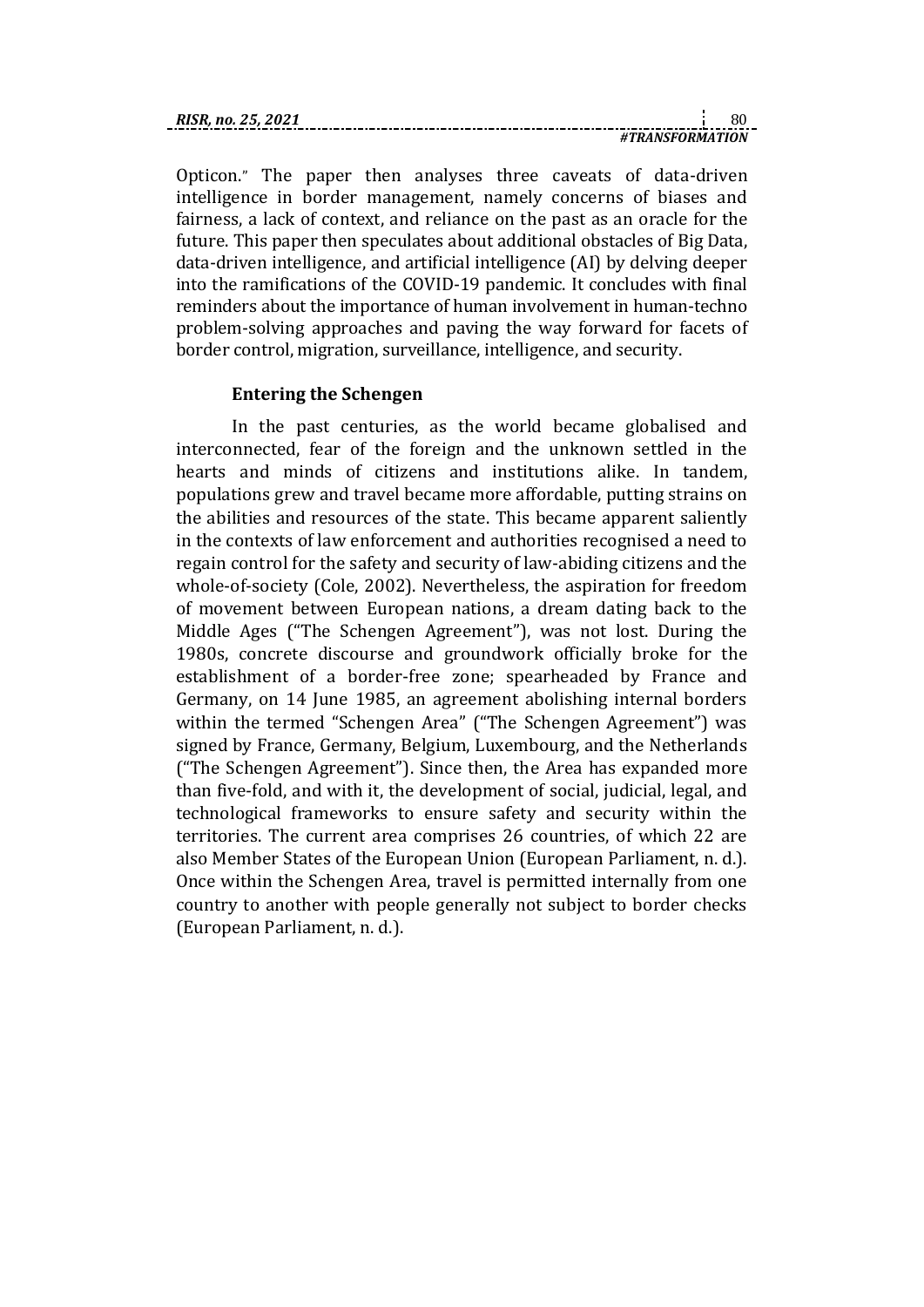#### **A System of Systems**

Building a Europe without internal border controls implies the concern to harmonise and reinforce (European Parliament) external borders; indeed, to guarantee internal freedom of mobility for citizens, policymakers have "sought to compensate for loss of control towards third-country nationals" (TCNs) (König, 2016). Currently, largely three interconnected databases— the Schengen Information System II (SIS II), Visa Information System (VIS), and the European Dactyloscopy (EURODAC)—form the technological infrastructure that allows for storage and retrieval of information relating to border security and migration; in the coming years, these systems are expected to be further supplemented by the Entry/Exit System (EES) and the European Travel Information and Authorisation System (ETIAS) (European Commission). These systems are interoperable and complementary. SIS II contains alerts for the purpose of refusing a TCN entry or stay in the Schengen zone (Regulation (EC) No 1987/2006).

As it is the second-generation rendering of the databased ICT infrastructure, the newer system allows permitted authorities the ability to access and exchange information concerning issued alerts on individuals and objects (Directorate General for Communication, n. d.). VIS serves to improve the implementation of common visa policy and reinforce cooperation between consular parties (Regulation (EC) No 767/2008) by allowing access to information regarding visa applications, acceptances, and refusals (Regulation (EC) No 767/2008).

The system can also be used to identify and verify persons present within the Schengen Zone, and their right of stay (Directorate General for Communication). The EURODAC database compiles data on applications filed by TCNs or stateless persons for the purposes of international protection; the database also assigns responsibility for the individual to the Member State wherein the application was lodged (Regulation (EC) No 203/2013). Querying this database, authorities can verify the identity of applicants or those crossing physical borders (Regulation (EC) No 203/2013). Expected for implementation and operationalisation within in the next two years, EES and ETIAS are the latest additions to the border, migration, and security ICT arrangement.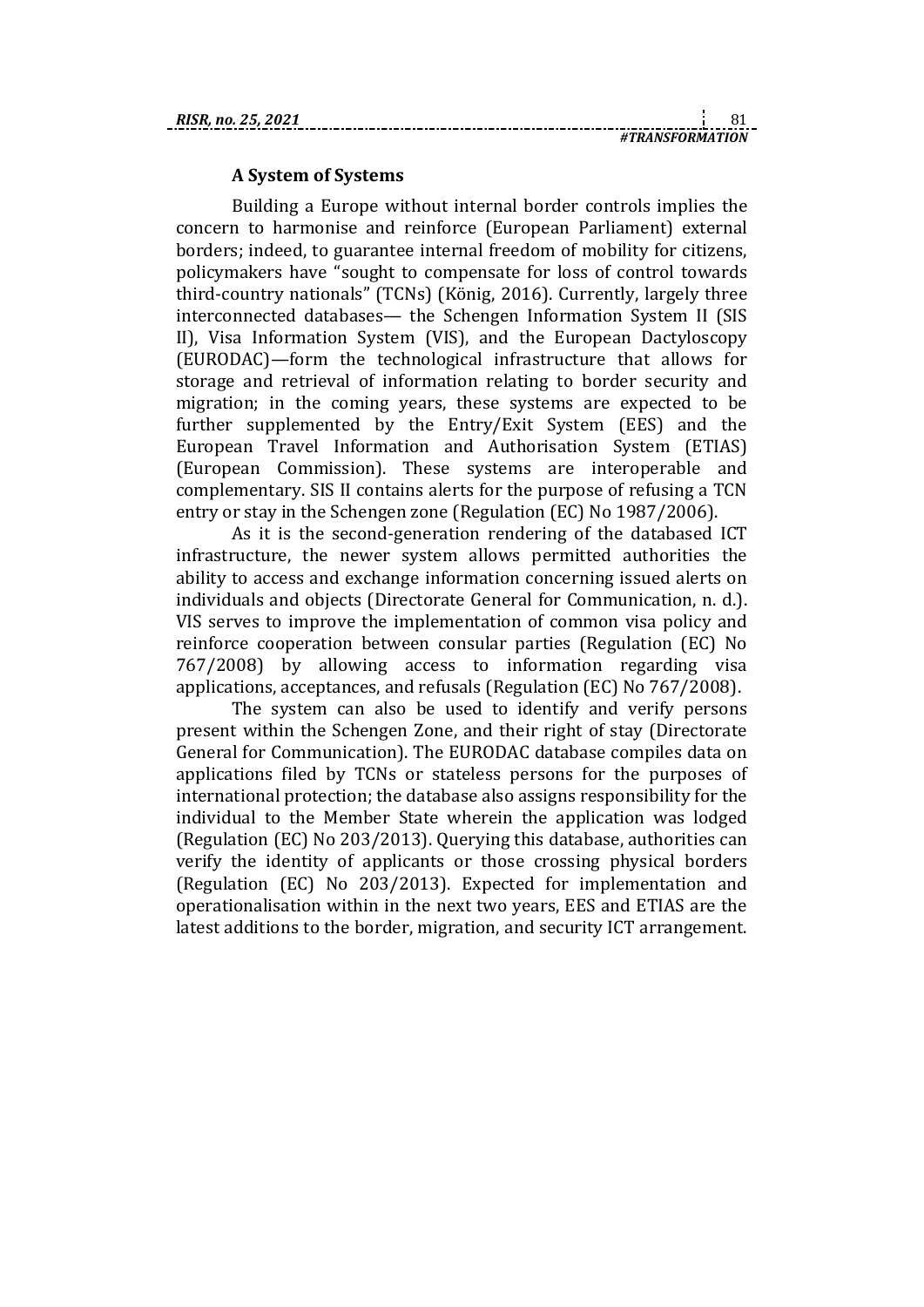| . | _._ |                 |  |  | 82 |
|---|-----|-----------------|--|--|----|
|   |     | #TRANSFORMATION |  |  |    |

The EES collates the identity and travel documents of non-EU nationals, registering details of their entries and exits at border crossing points (European Commission). The system will replace the manual stamping of passports and calculate the permitted duration of stay, facilitating authorities' abilities to identify and trace over-stayers (Regulation (EC) No 2017/2226). ETIAS collects information on non-EU nationals who travel under visa-free regimes for stays under 90 days (European Commission, n. d.); the system thus issues authorisations for travel as a precondition for entry into the internal territories (Regulation (EC) 2018/1240).

Collectively, these systems strive to offer benefits such as assisting in the fight against terrorism (Bux, n.d.), combatting transnational crime (Bellanova and Glouftsios, 2020), addressing irregular migration (Bellanova and Glouftsios, 2020; König, 2016), thwarting human trafficking, and offering assistance in search and rescue missions (Bux, n.d.). These infrastructures support migration and security policy and help to engender an area of freedom, security, and justice (König, 2016). In the context of budgetary pressures, resource constraints, high costs of training and maintaining human personnel (Haggerty, 2006), and the perceived unreliability of these human agents, automated systems that filter, monitor, and alert are advantageous. Furthermore, higher traveller traffic and increasing volumes of data campaign for an imperative to organise, rank, and prioritise individuals based on the threat they pose to society (Duwe and Kim, 2016). Databases, automated systems, and AI-algorithmic processes prove comparably inexpensive and efficient, reducing the ratio of human-to-technological monitoring (Haggerty, 2006). In addition, these systems offer benefits to travellers in the form of facilitating faster entry/exit speeds and greater efficiency and security (European Commission for Migration and Home Affairs).

From enhanced ICT infrastructure, systematic collections of data, ubiquitous surveillance mechanisms, and heightened uncertainty and fear, such as following attacks in Madrid in 2004 and London in 2005 (König, 2016; Bigo, 2006), three distinct concepts for protecting internal society, enhancing security, and vetting external parties emerge: "dataveillance," "social sorting," and the "Ban-Opticon."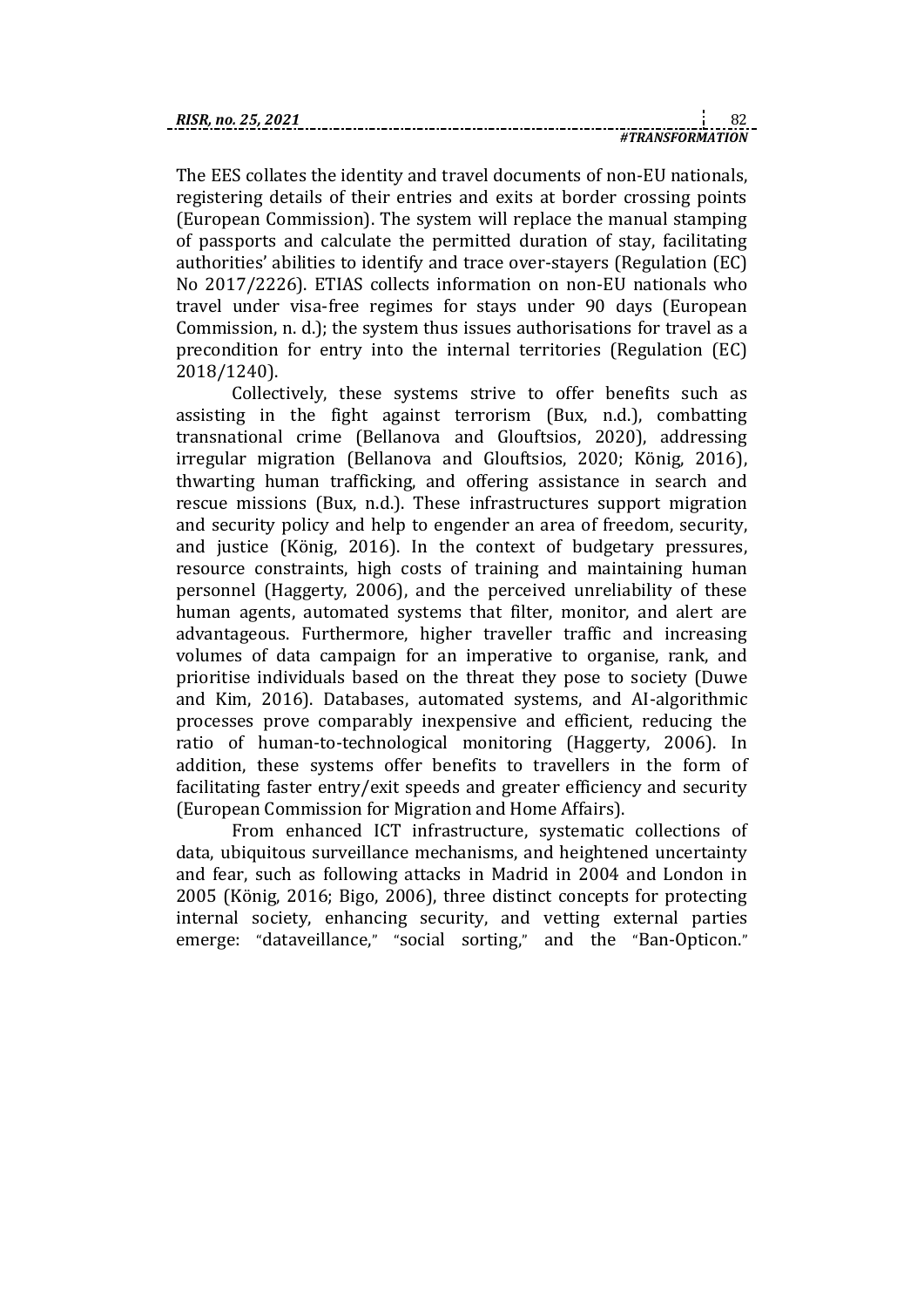"Dataveillance" is a term coined in 1988 to suggest that today's governing actors can more easily trace and track individuals and groups compared to authorities of the past; this ease is attributed to facilitation based in computer-based technologies, faster computational processing, larger storage capacities, and increased access to digitised information (Clarke, 1987; Galič, Timan, and Koops, 2017).

"Social sorting" describes the acquisition of personal and group data, with the intention of classifying people into predetermined categories, which allows for targeted intervention, "special treatment, suspicion, eligibility, inclusion, access," (Lyon, 2003) and more. While data categorisation and the demarcation of populations are not new phenomena in themselves, an uptake in perceived risks (Lyon, 2003) contestably justifies the deployment of more surveillance devices. Furthermore, as practices using Big Data accelerate "routine and systematic searches of data doubles," (König, 2016) human operators are increasingly at a distance both physically and psychologically. Lastly, the 'Ban-Opticon' refers to tactics of surveillance whose primary purpose is not to monitor or capture misbehaviour, but to prohibit certain "bad" (Galič, Timan, and Koops, 2017) individuals from some type of access or opportunity. The concept proposes that, particularly in times of crisis or emergency, government unease and insecurity permits the delineation between perceived hostile foreigners ("them") and benign citizens ("us"); moreover, the state of emergency rationalises "practices of exceptionalism, acts of profiling and containing foreigners, and a normative imperative of mobility." (Bigo, 2006). Commonly, these concepts tie together xenophobic tendencies, thus supporting technological and sociotechnical means and motives; the imperative to vet, detect, and monitor foreigners within or attempting to enter internal borders; and extracted data-driven intelligence to drive future mobility policy. Moreover, recent attacks in France in 2015 and 2016, Belgium in 2016, and the UK in 2017 amplify the relevancy of these concepts, their use, and their effects in practice.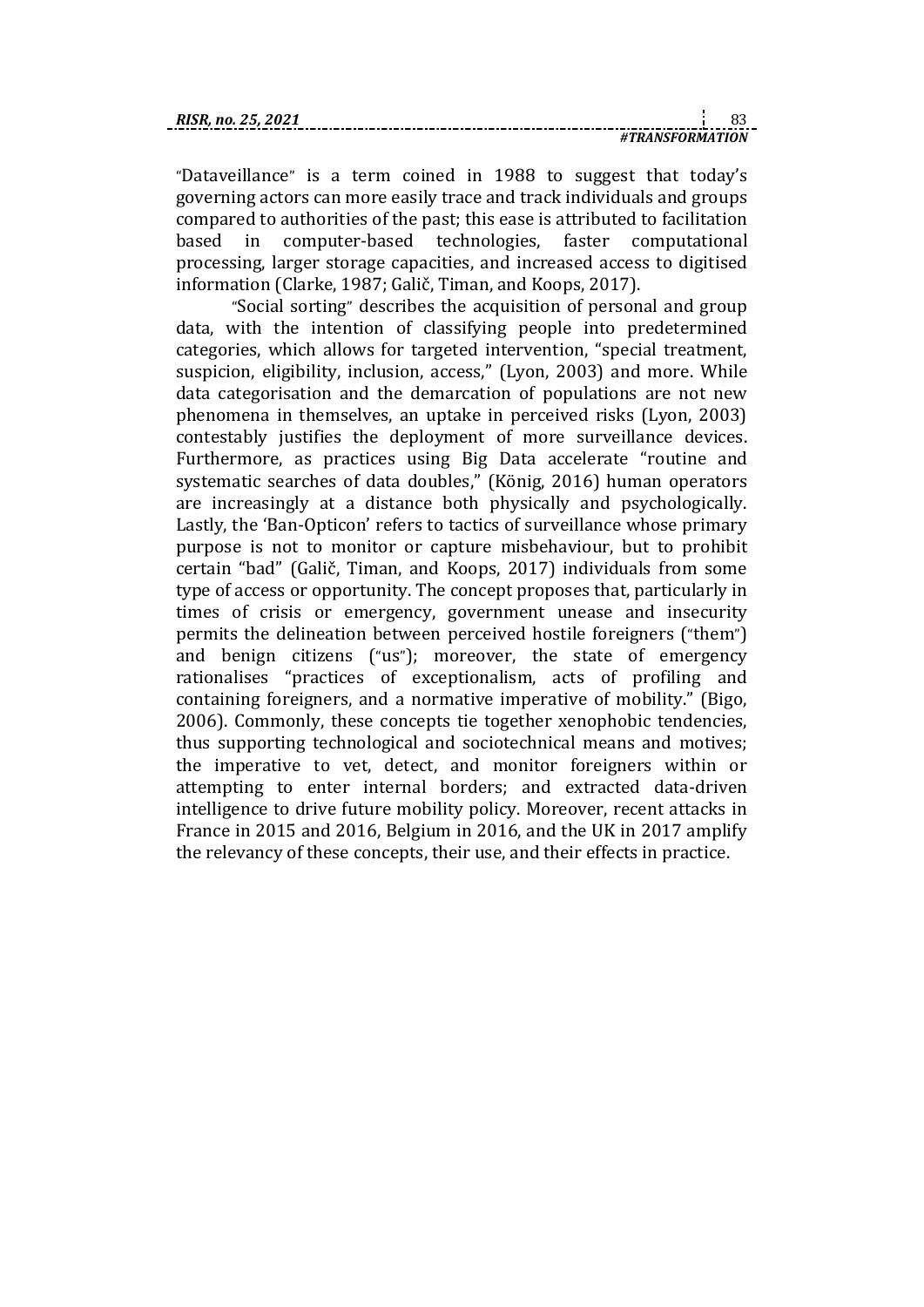#### **An Understanding of Self**

In an attempt to understand and shed light on Big Data, border security mechanisms, and intelligence services, this paper adopts auto ethnography as a methodology, in consort with examples collected from informal conversation with other (anonymised) TCNs. The rationale behind this approach is threefold. First, this paper strives to offer an alternative lens from which to view the use of a data-driven approach in border security. Recognising insider knowledge entails one is privy to degrees and types of specialised knowledge, a fresh look from the outside-looking in or a "non-expert" can pave the way for critical reflection. Further, despite lacking an intimacy with the mechanisms of border control that are achieved through professional training and working experience, this author posits that personal experiences offer a different, yet equally valid, epistemological approach and contribute both to 'non-expert' expertise and a degree of credibility. Auto ethnographic accounts and communications with others who have lived through similar experiences have particular relevance for border control and other security applications, for these techniques allow us to avoid generalising on behalf *of*, but rather allow us to speak *with* those affected (Jarvis and Lister, 2013). Finally, embracing an auto ethnographic account can illustrate themes of belonging and selfidentity (Weber, 2011), while also humanising the notions of a datadriven approach to problem-solving. As will be expounded upon later, an interesting aspect of Big Data is the attempt to categorise, organise, and sort mass collections of data, which has arguably reduced human beings to their "data doubles."(Galič, Timan, and Koops, 2017). Puzzlingly, this process allows for both hyper personalisation and depersonalisation (Dunlap, 2018). For border controls, this means the individual is dually a sum of their individual data and none of their individual data.

There are limitations and caveats to such an approach. Most saliently, writing as a TCN implies the author might hold predispositions or bias regarding the use of data-driven processes for matters of border security. Secondly, this paper is limited to its collected data, herein, personal and first-hand accounts acquired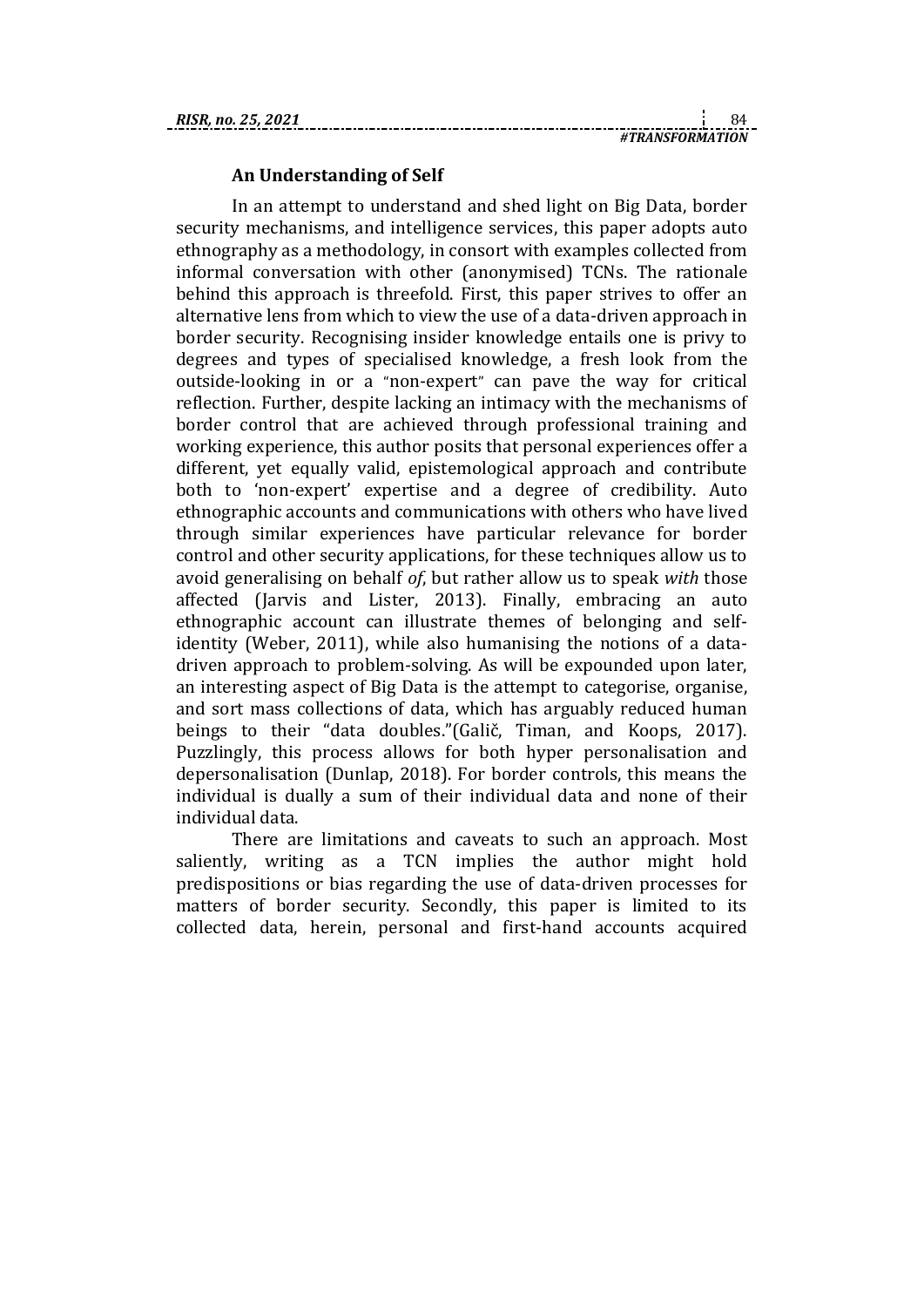| RISR. no. 25. 2021 |                 |  |
|--------------------|-----------------|--|
|                    | #TRANSFORMATION |  |

through informal conversations with other TCNs. This data collection caveat entails there is an extent to which the data can be alleged as confirmational, that is, consistent with leading judgements or conclusions. It should also be noted these accounts are not universal.

Lastly, this paper was written in the first year of the COVID-19 pandemic, recognised around the world as a time of immense uncertainty and unknowns. Data and knowledge acquired in hindsight or as people and the world adjust and learn to cope with the pandemic and its ramifications might yield differing viewpoints, conclusions, or recommendations. Weighing these considerations, however, this approach is deemed justified and appropriate as it first and foremost illuminates an alternative perspective from which to view data-driven intelligence for border services and decision making. Secondly, this author attempts to mitigate personal biases and experiences with border control by offsetting these with her diverse academic and professional background in both the social sciences and information systems and technology. These fields are at times divergent, or even at odds, and unable to find a common ground or communicate with one another. Thus, the ethnographic approach enables the author to communicate and comment on a subject of not only personal significance, but also one on which she has pluralistic subject-matter insight.

### **Fairly Biased?**

Three sociotechnical challenges inherent to data and data-driven technological processes further underpin data-driven intelligence for the purposes of border security and control; consideration of these limitations consequently offers authorities a stronger ability to manage or minimise the negative consequences or adverse ramifications. The first concern is in regard to bias and fairness. Paradoxically, while automation intends to remove the problem of decision-making based on individual biases/prejudices by instead using a data-driven approach, this ignores problems of prejudicial, sample, or measurement data biases. Likewise, the notion of 'fairness' as a societal value is also contestable when human beings are subject to deconstruction into data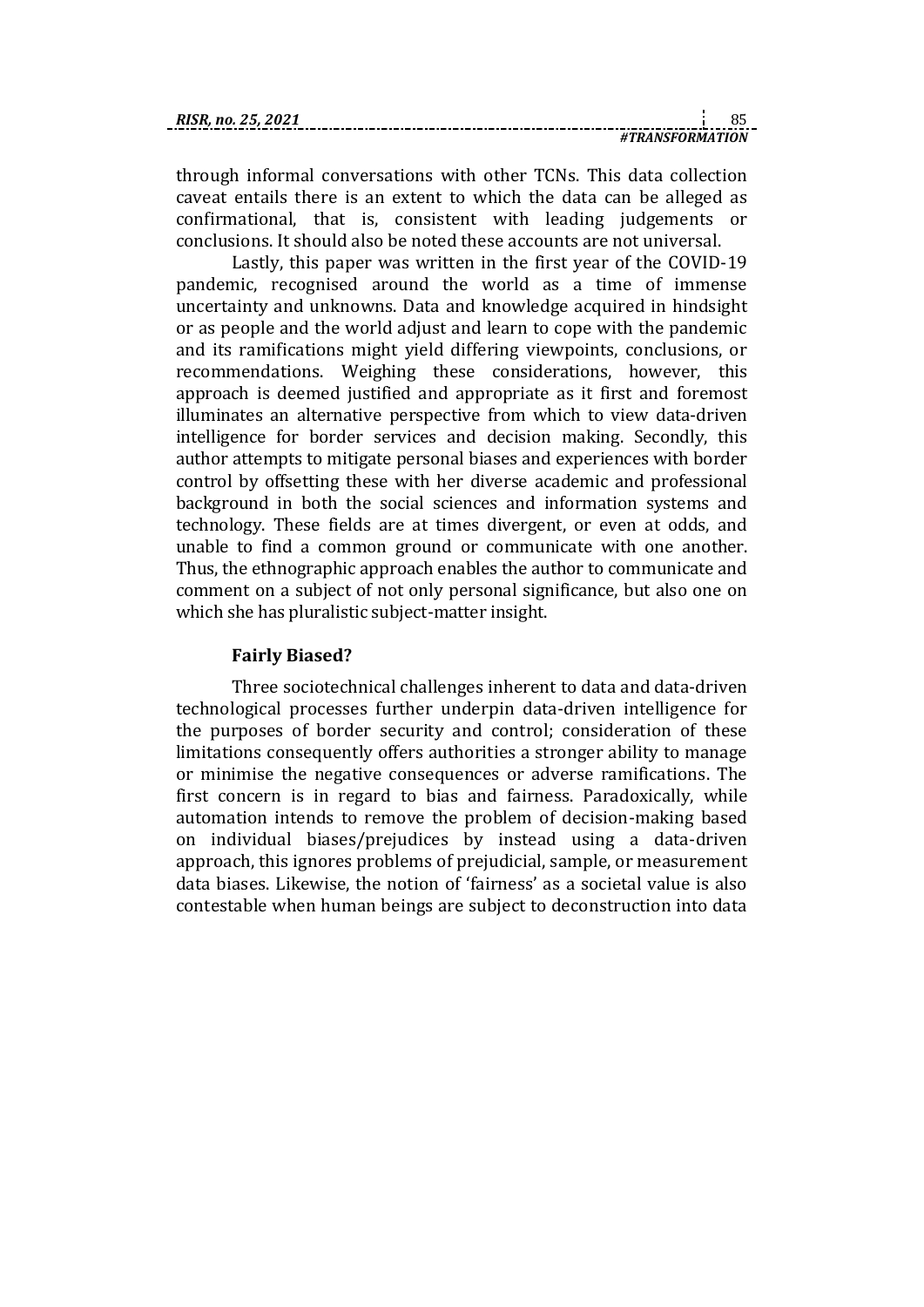categories, and the credence of particular attributes working to their favour/detriment is indeterminate.

Concerning bias, prejudicial biases arise from social stereotypes, orthodox opinions, and their influences (Mehta, Shah, Patel, and Kanani, n.d.). The aforementioned databases store information pertaining to, *inter alia,* names and aliases; place and date of birth; sex; nationalities; "specific, objective physical characteristics not subject to change" (Regulation (EC) No 1987/2006); biometrics; passport and visa information; residence; occupation and employer; and anticipated travel dates (Regulation (EC) No 1987/2006).

Interestingly, while some systems, such as the SIS II, can include data and issue alerts regarding EU citizens or property (e.g. vehicles), the delineation between 'citizen' and 'non-citizen' is apparent; to this point, Article 30 of the Regulation establishing SIS II prescribes the erasure of data on individuals who acquire the citizenship of a Member State (Regulation (EC) No 1987/2006). Removals could imply the systems are biased to favour citizens; amplified to data-driven decisionmaking, the collection of information is thus incomplete and implies TCNs pose a disproportionately higher risk and threat compared to citizens with concern to matters of internal security. Randomness or irregularities in data samples can also predispose data-driven intelligence and technological tools to particular biases (Mehta, Shah, Patel, and Kanani, n.d.).

The example highlighted above is also an illustration of sample biases in border control practices; indeed, by redefining the dataset once an individual becomes a citizen, the data sample for a data-driven approach might no longer depict accurate threat levels. Finally, measurement biases occur in the parameters or the "features we wish to incorporate" (Mehta, Shah, Patel, and Kanani, n.d.) into systems (Bollier, n.d.). Measurement biases alarmingly manifest when data is employed in AI-based algorithms and systems. AI algorithms assign specific 'weights' to specific parameters in order to compute functions that explain the correlation between input values and output results (Waldorp, n.d.). This is best illustrated by way of another example; in this case, a given database stores input information regarding nationality, sex, and the type of visa application (study, work, business,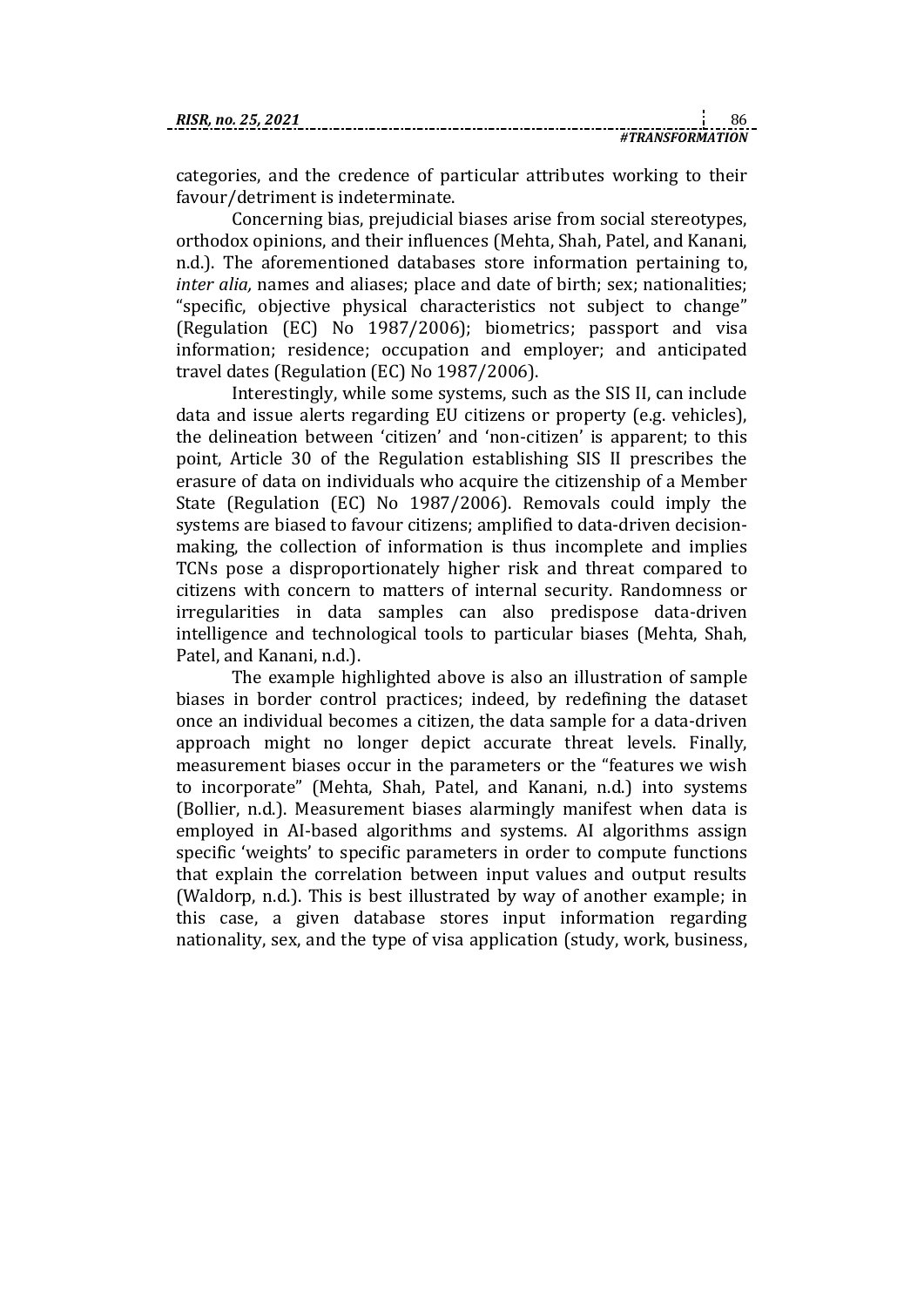| RISR. no. 25. 202 |                          |  |
|-------------------|--------------------------|--|
|                   | <i>'I TRANSFORMATION</i> |  |

etc.). During the 'learning' stages of AI, algorithms attempt to compute a function that connects this training input data with the outcome data, which is in this instance visa application approval/denial. If the sample of training data includes more female applicants whose visa applications were rejected compared to their male counterparts, the algorithm might attribute more credence to this variable as an indicator for a future female applicant's approval or, more likely, denial.

Looking to fairness, mindful that the definition changes over time in line with societal views and priorities (Sylvester and Raff, 2018), database designers, software developers, and the AI field adopt "various methodologies that reify fairness as a social concept into fairness as satisfiable technical criterion" (Green and Hu, 2018) or define the concept by a statistical metric. However, even reifying fairness to statistical metric fails to account for "intuitively constructed data association rules that (…) are coded into the software supporting the functioning of databases used by border guards" (Bellanova and Glouftsios, 2020). This argument implies the work of programmers and database developer's influences or has consequences for future risk flags or warning indicators (Bellanova and Glouftsios, 2020) that are used to process travellers' data and inform the proper stakeholders. Here, it can also be argued in several democracies, there are increasing demands for transparency as a surrogate for fairness.

The extent to which fairness then exists is compounded by the "black-box" nature of data and AI algorithms (Goodfellow, McDaniel, and Papernot, 2018); stated differently, in databases, the human being is reduced to the particular data attributes or "parameters" they possess, such as "sex," "nationality," or "occupation." Neither the weights assigned to these parameters, nor the "thought process" and decisionmaking of the algorithm when processing test data is explicit. In the context of border security, for example, a lack of transparency in decision-making makes it difficult for the issuers of visas to explain the reasoning for application approval/denial and even more complicated for applicants to file an appeal. It is additionally recognised that current border control and wider surveillance and mobility measures themselves "are unequal and do not target the same people in the same way. They reinforce the advantages of some and the disadvantages of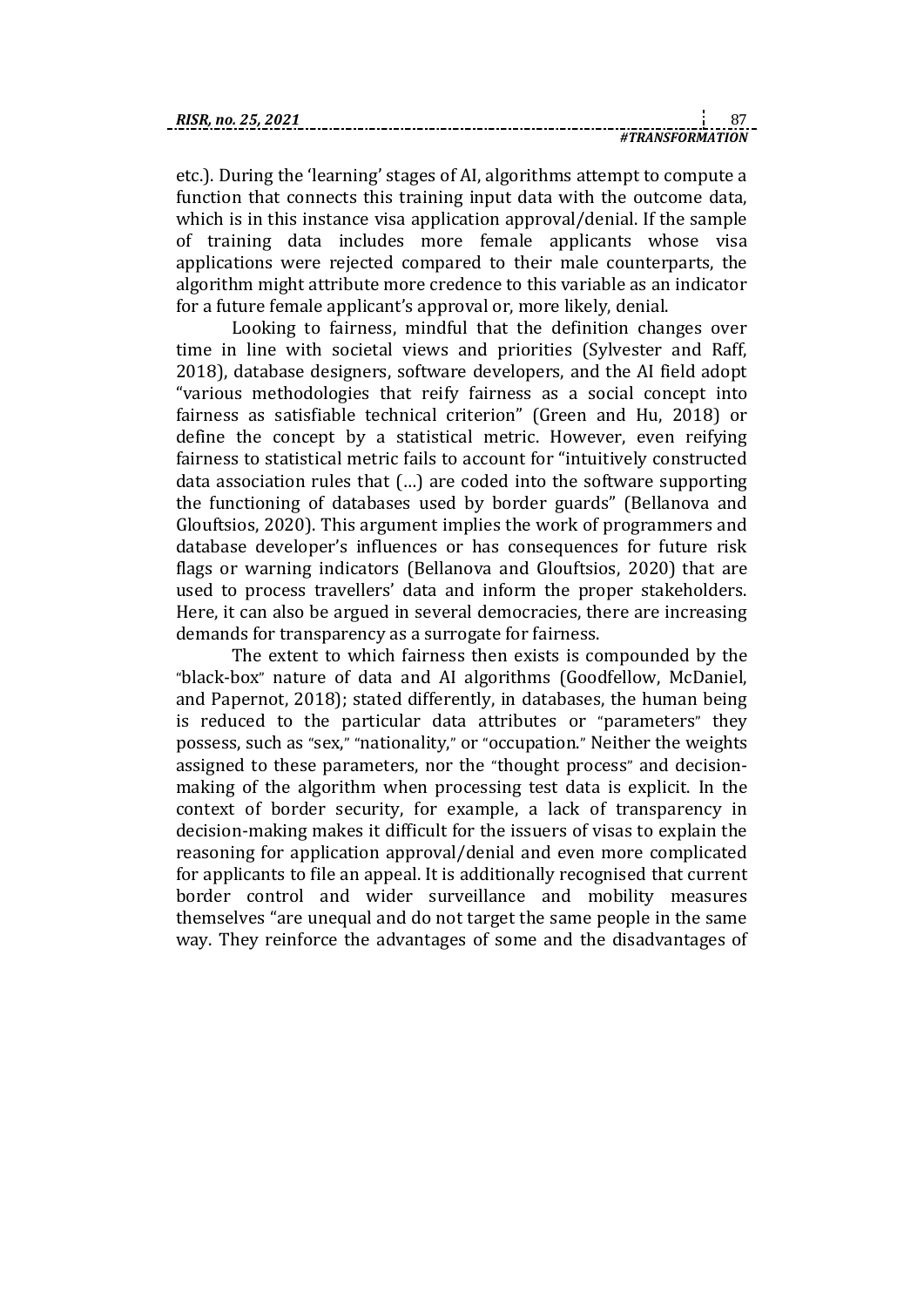| RISR. no. 25. 2021 |                 |  |
|--------------------|-----------------|--|
|                    | #TRANSFORMATION |  |

others, even if sometimes they have contradictory and unpredictable effects" (Bigo, 2006). At border checkpoints, discrimination can emerge when individuals are singled out based on their appearance, behaviour (ETICAS, n.d.), citizenship or nationality, or many other criteria. This can result in greater suspicion and scrutiny, longer questioning, additional checks, or undue influence in denying/permitting entry/exit. Where Big Data and data-driven intelligence come into consideration, it would be further unfair and unethical to categorise and segregate individuals on the antecedent treatment of other travellers who fit the same appearance, routine, citizenship, or nationality criterion. This reinforces discrimination and unfairness under the guise of evidencebased objectivity.

### **Missing the Big Picture**

A related, second limitation of employing Big Data, data-driven intelligence, and AI for functions of border control and security is a lack of context. While data collection procedures, intended purposes, and interpretations are subject to human bias as demonstrated above, the raw facts themselves are taken out of context, ignoring a possible degree of significance. Elements such as "female," "loop right thumb fingerprint," "Italian citizen," or "date of birth 8 August 1987" alone do not offer value; it is the wider contexts, analysis, and human explanation or judgement that offer meaning and allow the transformation of data into *intelligence*. Big Data, data-based technologies, and data mining have supported the deconstruction of human beings into data elements, the amalgamation of which forms a person's "data double" (Galič, Timan, and Koops, 2017). In an era of surveillance increasingly reliant on data and ICT infrastructures, human beings are perceived as *assemblages* (Haggerty and Ericson, 2000), or "devices hosting opaque flows of auditory, olfactory, visual, and informational stimuli" Galič, Timan, and Koops, 2017). For border matters, the development and deployment of risk assessment instruments are reliant on Big Data, AI-algorithmic capabilities, and these *assemblages* can pose serious ethical and security related concerns. Risk assessment instruments are tools that use the multiplied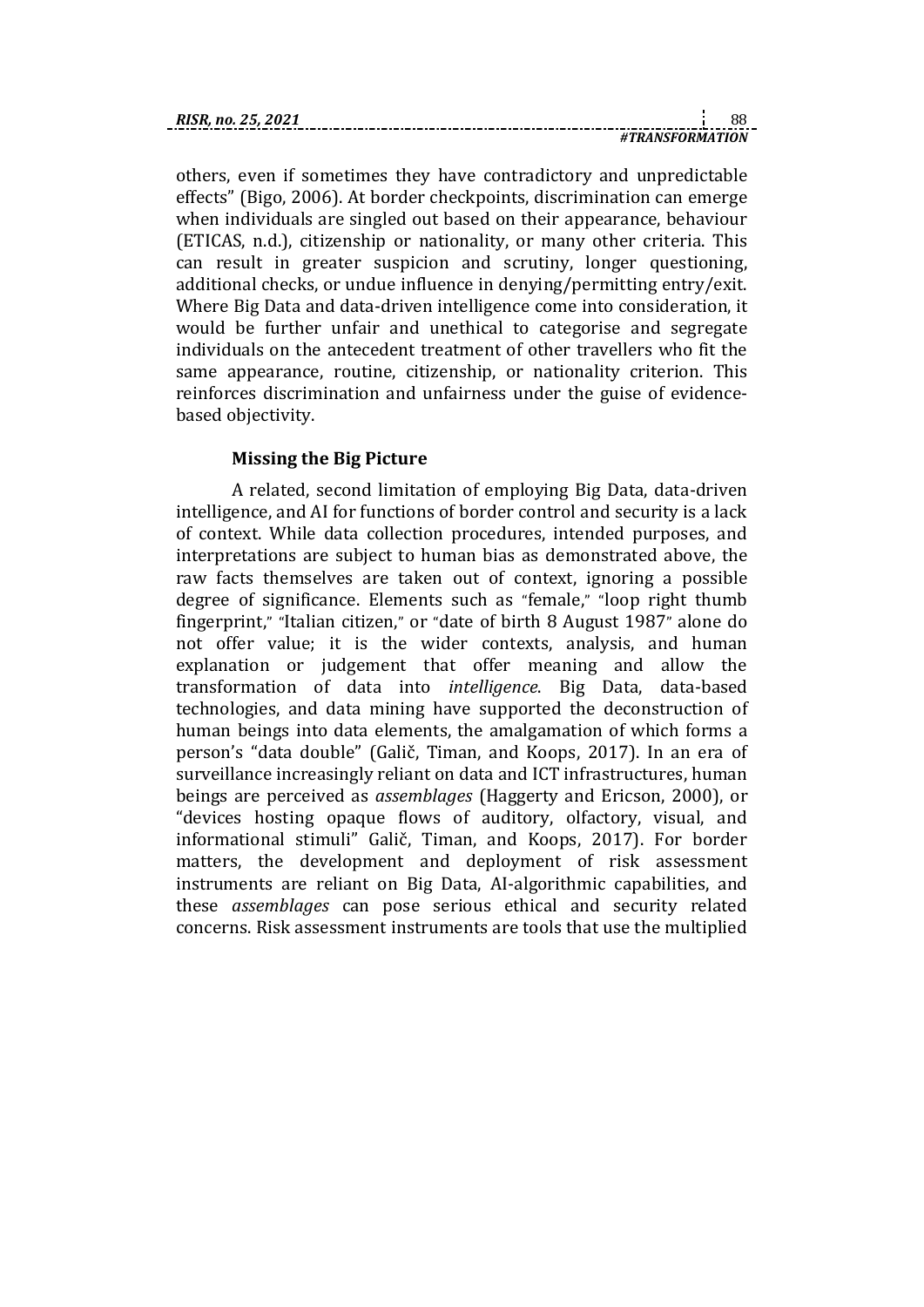product of the probability and the expected adverse effect of a societal harm (Paul, 2018) to compute a score or degree to which individuals pose a threat to society. Integrated in mobility and migration matters, pre-arrival vetting in the form of background checks, visas, permits, and risk assessment profiles are all techniques used to support decisionmaking on minimising threats internal society.

Increasingly common in other fields, such as criminal justice throughout the stages of pretrial, trial, sentencing, and parole (Duwe and Kim, 2016), actuarial risk assessments are presented as fair and objective. Indeed, the *raison d'être* for using statistical and actuarial methods in these contexts is to "prevent racism, sexism and other forms of discrimination that can be part of discretionary decisions made by humans" (Dekkers, van der Woude, and Koulish, 2019).

In recent times, access to larger batches of data supports improvements in AI and AI-based risk assessments. To generate these assessments, AI algorithms detect patterns between input data and outcomes by adjusting the weights of certain criterion or data categories (such as age, gender, race, nationality, criminal history) (Dressel and Farid, 2018). The result is AI algorithms develop a proposed function of causality; subsequently, when new data is subjected to this function, software seeks to detect similar patterns and compute a rank or score detailing the degree to which an individual poses risk to society. However, lacking external context, these tools can impair decision-making or have wider ethical and legal consequences. To demonstrate is an example of a TCN in possession of a short-term tourist visa during the COVID-19 lockdowns beginning in February-March 2020. While some were able to either return to their home countries or extend their right of stay in a given country due to travel restrictions and bans, this particular TCN was unable to return home or exit due to limitations in flights and the number of homebound returnees permitted entry; furthermore, with the rapid and prolonged closure of embassies and consulates, attempts to obtain consular assistance or visa extension proved futile. Database entries might demark this individual immediately as *illegal*, having overstayed their visa. In the short-term, alerts might be triggered for border and law enforcement officials. In the long-term, the TCN might, therefore, face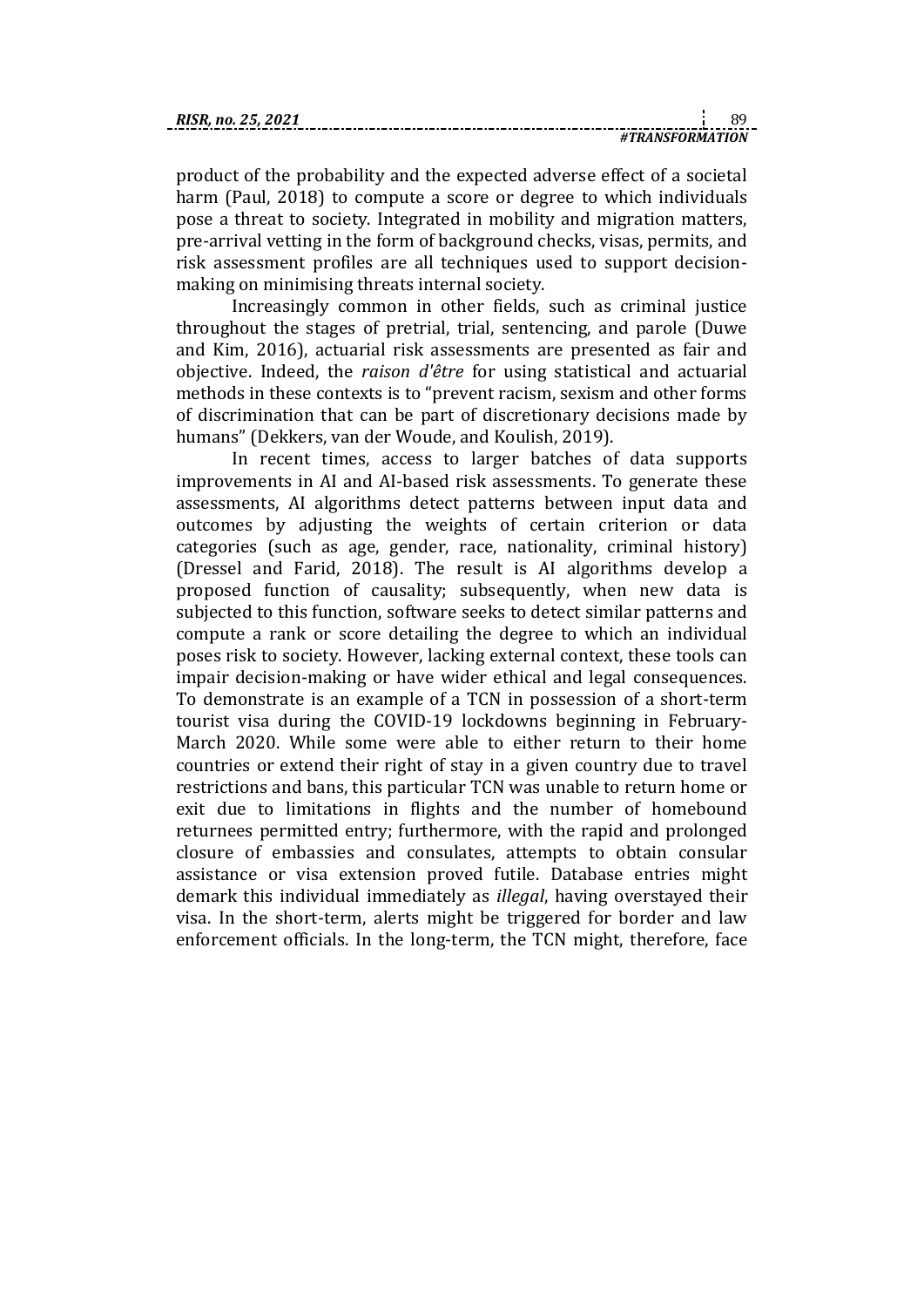| RISR. no. 25. 2021 |                |  |
|--------------------|----------------|--|
|                    | TRANSFORMATION |  |

future barriers to mobility, extended checkpoint screening, or visa application rejections; as such databases and alerts might lack the contextual hampering effects of the external environment.

Risk profiles can also be generated for individuals who, in themselves, are not the direct subjects of inquiry for border and security concerns. With SIS II's ability to create links between peopleand-people and people-and-objects, the system might detect links between a person about whom intelligence is gathered and an object for which an alert is issued (Bellanova and Glouftsios, 2020). These technologies also construct networks of relations, such as travel groups or family members; in practice, "If an alert is issued on one member of this 'network,' other members are automatically controlled too. Thus, an alert affects more than the concerned file" (König, 2016). However, these additional uses and perceived benefits of technologies can be caveated by the inherent collected (or uncollected) data, the lack of circumstantial information, or, in some cases, infringement on human rights. In the former illustration, data not collected might be that the car's owner reported its theft to the police months prior; in the latter, even if the only linkage between individuals is a day-tour group, the attributed linkage might disproportionately affect innocent parties. It can be argued this practice contravenes European fundamental human rights (European Court of Human Rights and Council of Europe, 2012) as it evokes the "surveillance of third parties who did not, for themselves, cause a reason for being surveilled" (König, 2016).

### **An All-Seeing Eye**

A final limitation is the challenge of the extent to which past data serves as an oracle to presage the future. For risk management purposes, this is the use of Big Data and AI tools to support a form of pre-emptive governance that arguably "grants databases the 'power to predict' events" (König, 2016). Currently, the accelerated scope and speed of Big Data—through networked computing power, profiling, and data-mining (Broeders and Hampshire, 2013)—debatably enable better-informed decision-making. Complications surface from two caveats inherent to Big Data and AI and three assumptions about their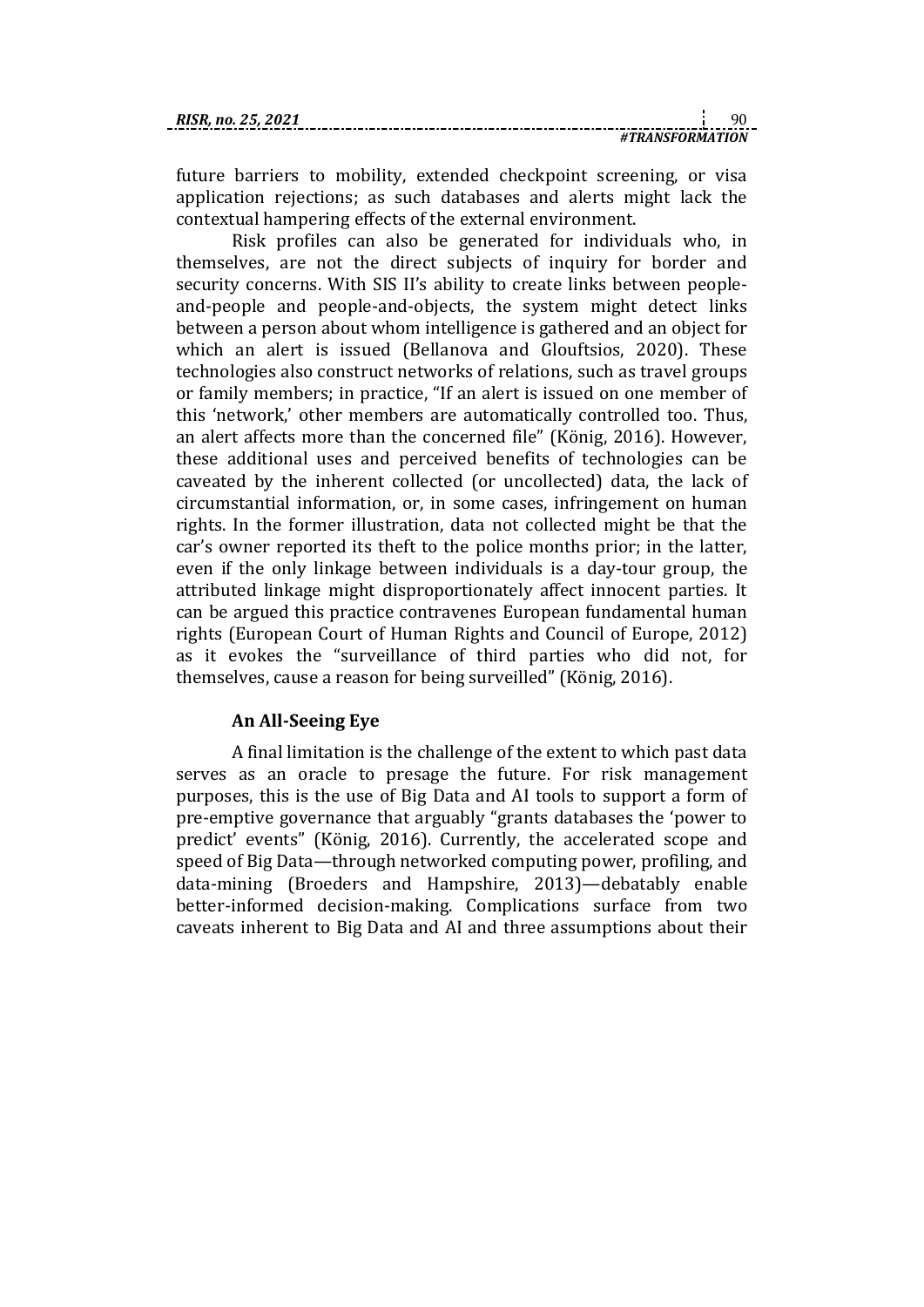deployment in supporting decision-making. The first caveat is the temporal stationarity of data. Data is ephemeral, capturing a specific moment in time. Concerning border control, an example of this caveat is the retention of vast amounts of data in databases, which requires continual maintenance and updating (Bellanova and Glouftsios, 2020) to reflect dynamic individuals and circumstances. In addition, input errors, in the form of incorrect data entry, or a failure to input the most recently collected data, can result in particular depiction that might or might not be accurate. For instance, an applicant seeking international protection might be permitted temporary stay in a Member State and later granted permanent residence. If databases such as EURODAC are not updated, the applicant's residency status remains static and outdated, effectuating possible serious ramifications.

The use of historical data also underlines the second caveat to Big Data and, in particular, AI, which is envisioning static, past data as relevant for the present and future. Phrased differently, there is a reliance on expectations of continuity (Bennett Moses and Chan, 2018); AI models in particular seek to detect "historical correlations between features and outcomes…applying those correlations to new data under the assumption that those same correlations will apply" (Green and Hu, 2018). This issue is again prominent with the development of risk assessments. In addition to lacking contextual information, risk assessments might prioritise past, external data, opposed to current data. In an oversimplified example, a data sample includes 1000 individuals attempting to pass border checkpoints in a particular Member State, 500 of whom were permitted entry and 500 of whom were denied entry. Of the 500 individuals denied, 400 were of a certain sex and nationality.

If Big Data and AI-driven technologies undertake similar border filtration mechanisms in the future, when an individual of that same sex and nationality attempts to cross the border, the technologies might conflate the person's correlations (sex and nationality) with historical outcomes (denied entry) rather than analysing the individual's particular current data and circumstances. Also relevant to risk profiles and actuarial tools that aim to assess individuals' risk level, such profiles are underscored by "assumptions concerning the possible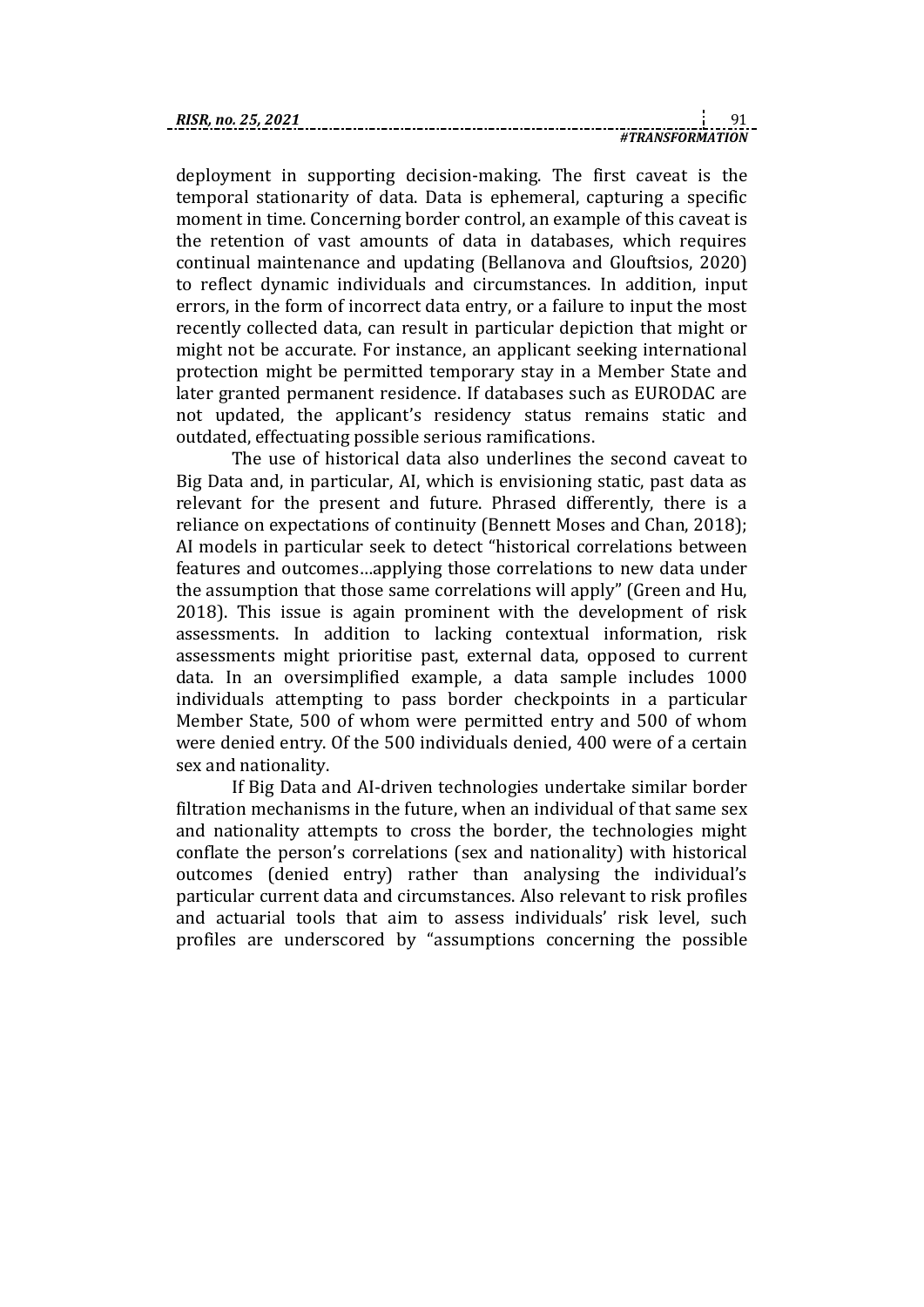future, or more exactly the belief that the intelligence services have a grammar of '*futur anterieur'*" (Bigo, 2006) that technological profiling equates to foreseeing the future clearly (Bigo, 2006). In another simplified example, a set of data might indicate for the past five years, migration has increased two-fold at a particular checkpoint; this data alone might urge decision-makers to allocate additional financial and personnel resources to assist. However, as witnessed primely in the first six months of the COVID-19 pandemic's ramifications on halts in mobility and restrictions on movement, the present was not characteristic of the past; further, it might be dangerous then to assume because of those drops in border traffic, a trend of lower mobility will continue, and thus those financial and/or personnel resources are no longer necessary.

This last example highlights again not only the challenges where Big Data lacks contextual insight, but also where there is undue reliance on the past as foretelling for the future. Thus, Big Data and AIalgorithms are invariant to permutations to ground truths. Three salient assumptions further underscore these tools and their use for predictive purposes; first, that it is possible to use technologies to predict crime (van Brakel and De Hert, 2011). Second, by anticipating "the likelihood of an individual with a particular profile experiencing a negative outcome, interventions targeting specific issues can be put in place ahead of time" (Ting, Chu, Zheng, and Chng, 2018).

Lastly, that terrorism, crime, and other security concerns can be reduced by intervening, screening, or barring individuals from mobility opportunities, opposed to resolving wider social conditions or environments that might enable or foster such behaviour. A principle borrowed from risk management underscores this final assumption: the system is only as strong as its weakest link. Given enough time, resources, and motivation or intent, an adversary will find gaps or loopholes in security in order to find a way in. For border security, this implies that while strict rules and procedures, state-of-the-art technologies and systems, and severe legal consequences might deter a degree of terrorist or trans-border criminal activity, striving for total elimination of security threats is futile.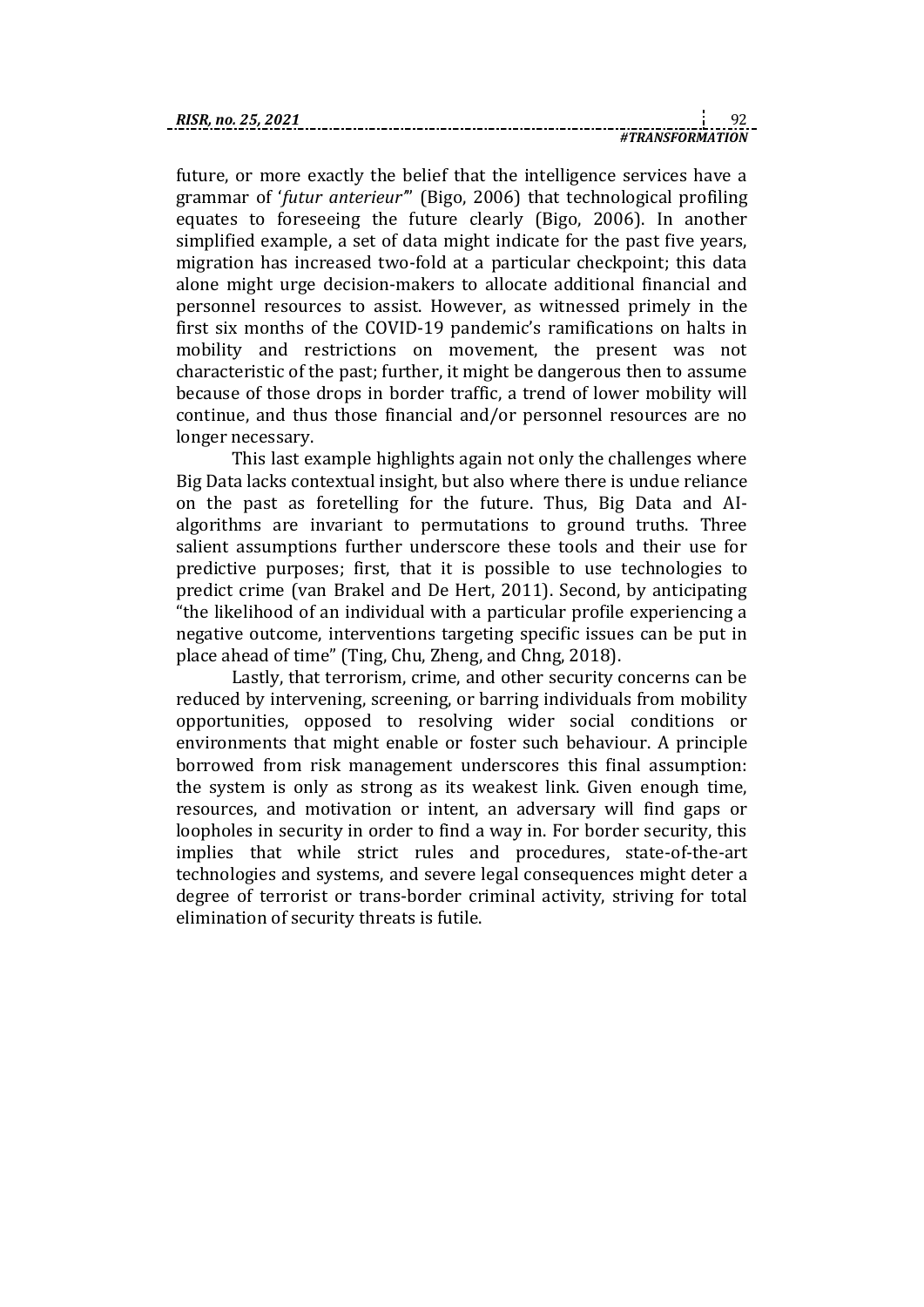#### **A State of Emergency**

Alluded to and illustrated throughout some arguments thus far, the COVID-19 pandemic serves as a notable case study. The pandemic exposed several of the aforesaid security concepts and impediments to data-driven intelligence for border management. At the time of this writing, it has been approximately one year since the first virus cases appeared; the below documents some of the challenges of the pandemic and actions taken in light of it from the start, in February-March 2020 through to the present moment. It is thus written as dually a reflection and ongoing account.

While the pandemic has ramifications around the world with many rippling effects across borders, the impacts are not equal; populations were disproportionately affected in innumerable, different ways. As this paper focuses on issues of border control, it looks at some of the consequences to relevant parties. In the wake of security threats, such as terrorist attacks, epidemics and pandemics, or other extreme circumstances, one line of thought contends "The first move of any government that considers its survival threatened is to close its borders and detain foreigners. This is not new" (Bigo, 2006).

While the unprecedented circumstances posed by the rapidly spreading COVID-19 virus did not necessarily include detainment at the onset, some foreigners faced increased social prejudice and stigmatisation, alienation from within the region of their location, and in some instances, abandonment by their own national governments. The costs, financial and otherwise, to travel home soared exponentially; altogether, exorbitant transportation prices, increasing demands for a seat, dwindling numbers of transportation options available, and health and safety risks made (and continue to make) it difficult for some to return to a country of permitted residence, while for others, near, or entirely, impossible.

Following the systematic and prolonged closures of borders, foreign consulates, embassies, and citizen services, and interior ministries and agencies, some TCNs in particular found themselves with expiring visa-free regimes, visas, and permits. While in the early months some countries offered options for extending the right of stay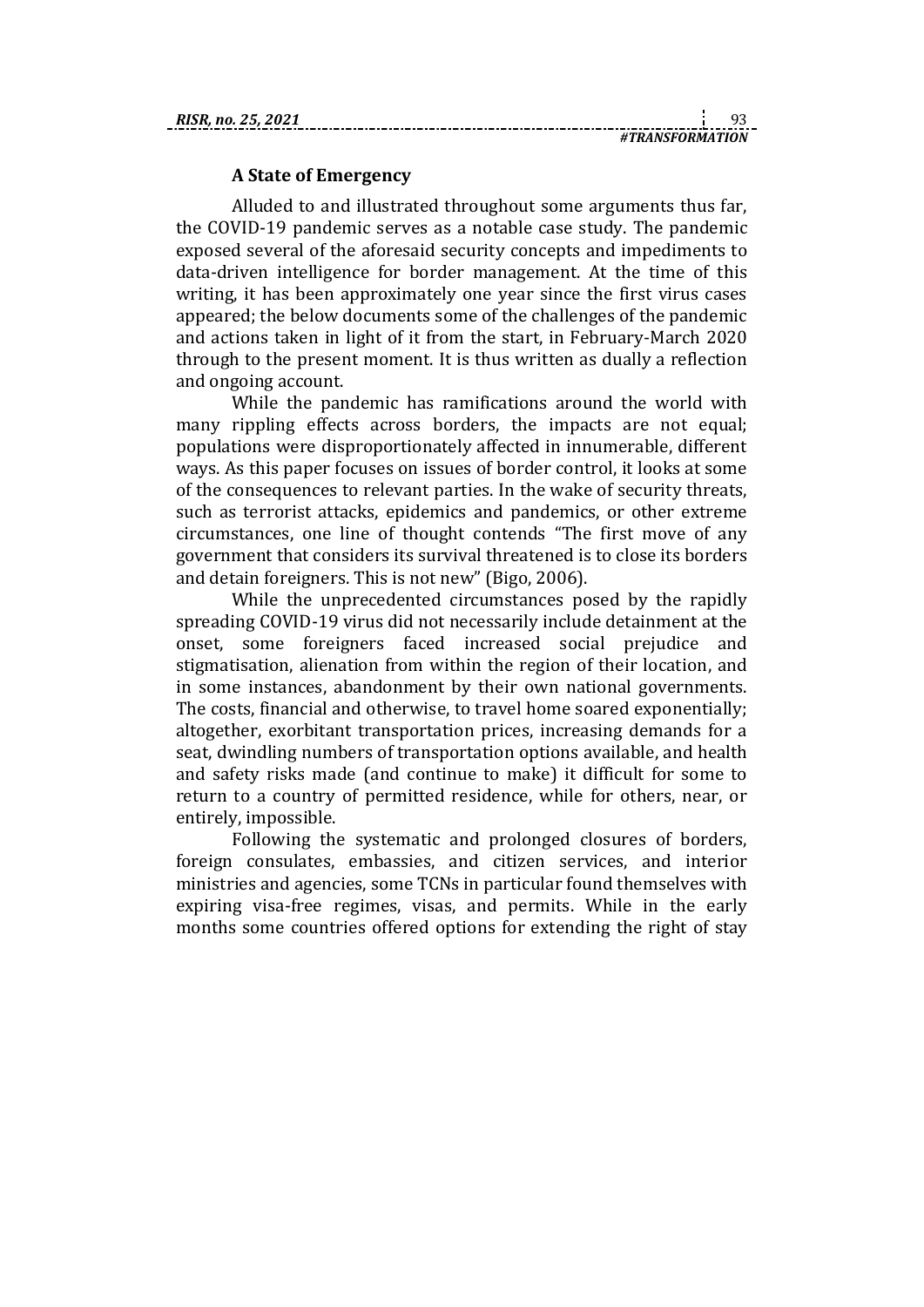| RISR. no. 25, 2021 |  |  |
|--------------------|--|--|
|                    |  |  |

due to the extenuating circumstances, for some TCNs these communications were unknown or unclear, or governed by additional sets of rules, procedures, and exceptions of which they were not wellinformed. Some applicants with pending applications for international protection or asylum suddenly found themselves stuck in dangerous situations and unable to move to safer environments. When attempting to travel home or transit to other countries where they were permitted legal stay, some faced discrimination at checkpoints or refusals for entry. Real-world manifestations of "social sorting" and the Ban-opticon were apparent in the categorisation of individuals based on factors such as nationality, citizenship, occupation, and purpose of stay, coupled with blanketed bans of certain populations and increased "monitoring and tracking of individuals or groups" (Galič, Timan, and Koops, 2017). In addition to these difficulties, there are increasing challenges for the current and future database systems, border control authorities, law enforcement, and policymakers. Current datasets are reliant on historical (i.e. pre-pandemic) data and lack the contextual affordances of the exceptions and changes to areas of migration, law, criminal justice, and security. In this sense, it can be put forth the explanatory value of data and data-driven intelligence that includes (or does not include) human intelligence, subjectivity, and judgement must be duly taken into consideration in current and future action and policy.

### **Concluding Remarks**

This paper has attempted to discuss some of the underlying challenges inherent to Big Data, data-driven intelligence, and artificial intelligence employed in the context of border security and intelligence. In doing so, it aimed to raise awareness of the limitations of data bias and (un)fairness, a lack of context, and dependency on the past for future prediction and action. It is pertinent to also account for potential consequences; indeed, these might be irreconcilable when used to inform decision makers on matters that have profound ramifications for individual human lives and the whole-of-society. This is not to say that there are no benefits to Big Data and its use in intelligence applications. On the contrary, there are numerable benefits that can be realised by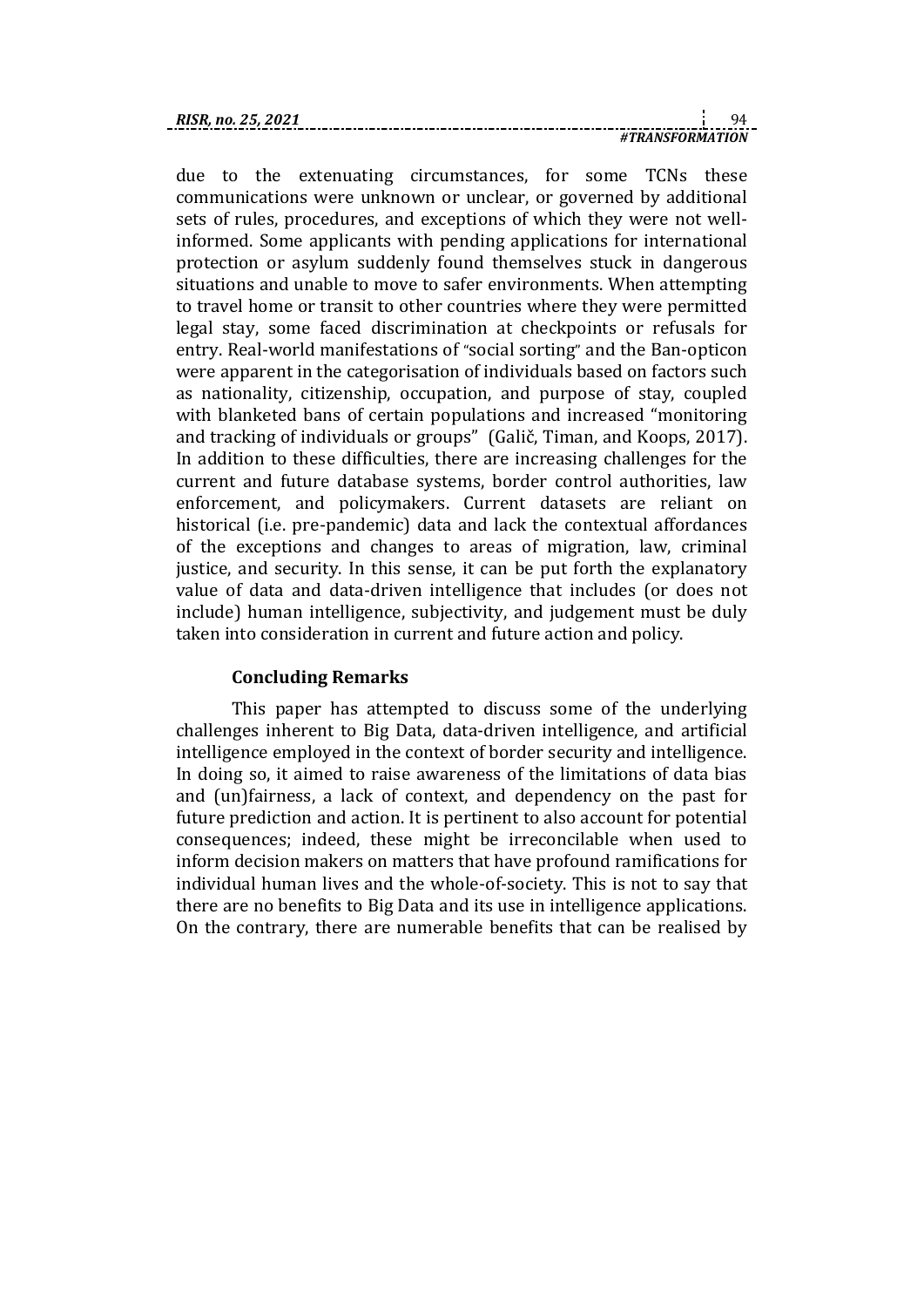| RIJK. 110. ZJ. |  |  |
|----------------|--|--|
|                |  |  |

employing Big Data and AI on the road toward improving intelligence capabilities and organisations. These benefits can also be reaped and enjoyed by external stakeholders, including travellers, border guards, law enforcement authorities, consular officials, and strategic organisational decision makers and policymakers.

However, in the transformation towards data-driven intelligence, it is in society's best interest to be mindful of pitfalls in data and technology, which are often not afforded careful thought and wellrounded critique. While seen to be increasingly removed in current times, it is important not to eclipse the role of human intelligence in many of the aforementioned applications. Indeed, decision-making, especially when the stakes are high for individual lives and internal and external society, remains a human endeavour. The human-techno nexus should be a relationship where Big Data, AI, and other technologies perform supporting functionalities rather than a driving role. As well summarised, "The real world can be complex and many situations need careful consideration and the weighing of possibilities by human beings because 'the nature of service provision calls for human judgement that cannot be programmed and for which machines cannot substitute" (Dekkers, van der Woude, and Koulish, 2019).

#### **References:**

1. Bellanova, R. and Glouftsios, G. (2020). Controlling the Schengen Information System (SIS II): The Infrastructural Politics of Fragility and Maintenance. *Geopolitics*[. https://doi.org/10.1080/14650045.2020.1830765](https://doi.org/10.1080/14650045.2020.1830765)

2. Bennett Moses, L. and Chan, J. (2018). Algorithmic prediction in policing: assumptions, evaluation, and accountability. *Policing and Society,* 28(7), pp. 806-822. [https://10.1080/10439463.2016.1253695](https://10.0.4.56/10439463.2016.1253695)

3. Bigo, D. (2006). Security, exception, ban and surveillance, In D. Lyon (Ed.), *Theorising surveillance: The panopticon and beyond.* Willan Publishing, pp. 46-69.

4. Bollier, D. (n.d.) *The Promise and Peril of Big Data.* The Aspen Institute. Accessed 8 January 2021 at: [https://www.aspeninstitute.org/](https://www.aspeninstitute.org/publications/promise-peril-big-data/) [publications/promise-peril-big-data/](https://www.aspeninstitute.org/publications/promise-peril-big-data/)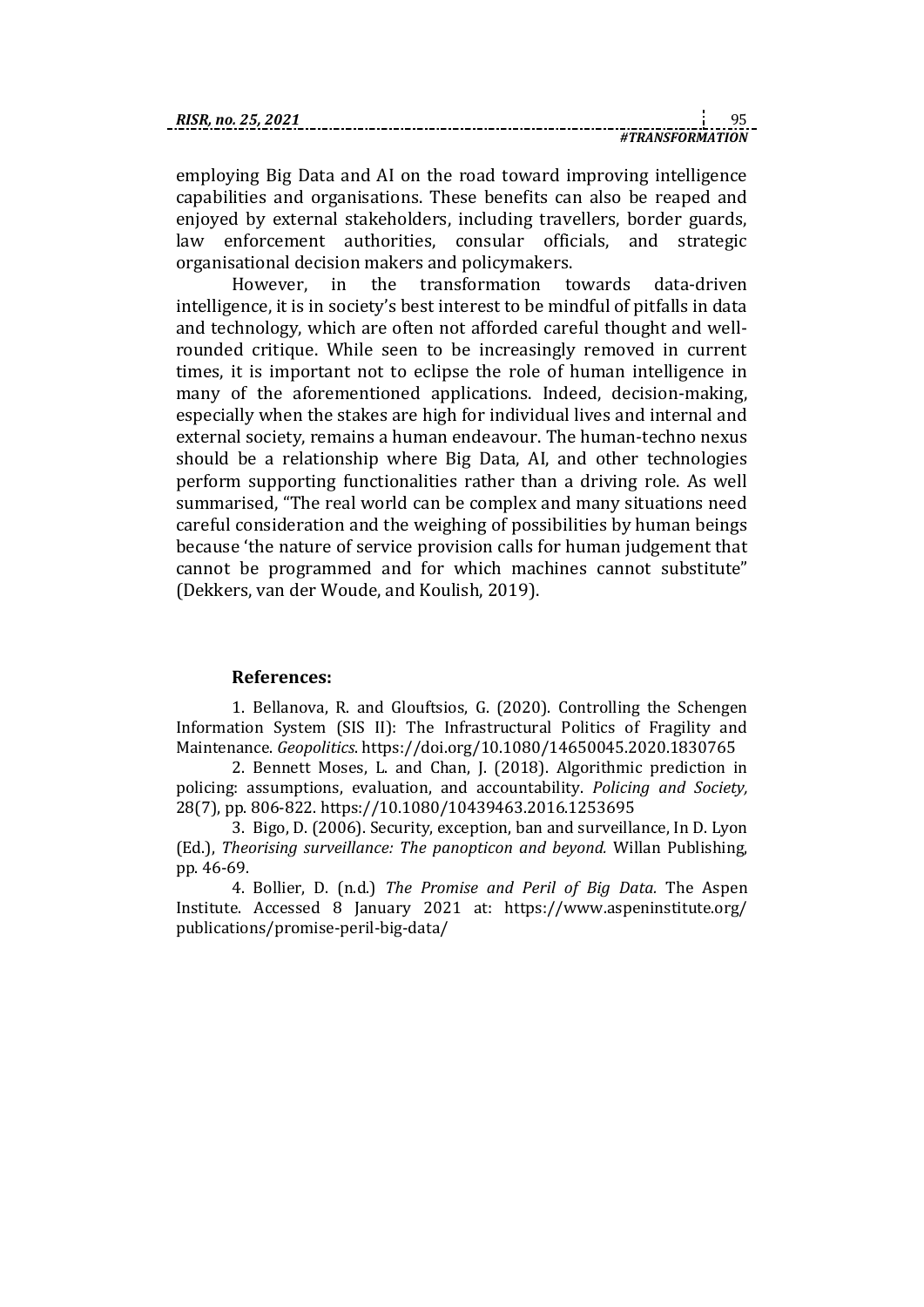| no |  |  |
|----|--|--|
|    |  |  |

5. Van Brakel, R. and De Hert, P. (2011). Policing, surveillance and law in a pre-crime society: understanding the consequences of technology based strategies. *Journal of Police Studies*, 20(3), pp. 163-192.

6. Broeders, D. and Hampshire, J. (2013). Dreaming of Seamless Borders: ICTs and the Pre-Emptive Governance of Mobility in Europe. *Journal of Ethnic and Migration Studies*, 39(8), pp. 1201-1218. [https://10.1080/1369183X.2013.787512](https://10.0.4.56/1369183X.2013.787512)

7. Bux, U. (n.d.). *Management of External Borders.* [Factsheet]. European Parliament. [https://www.europarl.europa.eu/ftu/pdf/en/FTU\\_](https://www.europarl.europa.eu/ftu/pdf/en/FTU_4.2.4.pdf) [4.2.4.pdf](https://www.europarl.europa.eu/ftu/pdf/en/FTU_4.2.4.pdf)

8. Clarke, R. A. (1987). Information technology and dataveillance. *Communications of the ACM*. <https://doi.org/10.1145/42411.42413>

9. Cole, S. A. (2002). *Suspect Identities: A History of Fingerprinting and Criminal Identification,* Harvard University Press.

10. Directorate-General for Communication. (n.d.). *The EU explained: Borders and security.* [Brochure]. [https://ec.europa.eu/home-affairs/sites/](https://ec.europa.eu/home-affairs/sites/homeaffairs/files/e-library/docs/brochure-borders-and-security/brochure_borders_and_security_en.pdf) [homeaffairs/files/e-library/docs/brochure-borders-and-security/brochure\\_](https://ec.europa.eu/home-affairs/sites/homeaffairs/files/e-library/docs/brochure-borders-and-security/brochure_borders_and_security_en.pdf) [borders\\_and\\_security\\_en.pdf](https://ec.europa.eu/home-affairs/sites/homeaffairs/files/e-library/docs/brochure-borders-and-security/brochure_borders_and_security_en.pdf)

11. Dekkers, T., van der Woude, M., and Koulish, R. (2019). Objectivity and accountability in migration control using risk assessment tools. *European Journal of Criminology*, 16(2). pp. 237-254. [https://10.1177/](https://10.0.4.153/1477370818771831) [1477370818771831](https://10.0.4.153/1477370818771831)

12. Dressel, J. and Farid, H. (2018). The accuracy, fairness, and limits of predicting recidivism. *Science Advances,* 4, p. 1-5.

13. Dunlap, C. J. Jr. (2018). The Hyper-Personalization of War: Cyber, Big Data, and the Changing Face of Conflict. *Georgetown Journal of International Affairs*, pp. 108-118.

14. Duwe, G. and Kim, K. (2016). Sacrificing Accuracy for Transparency in Recidivism Risk Assessment: The Impact of Classification Method on Predictive Performance. *Corrections* 1(3), pp. 155-176. [https://10.1080/23774657.2016.1178083](https://10.0.4.56/23774657.2016.1178083)

15. ETICAS Foundation. *Big Data at the Border. ETICAS Foundation.* <https://eticasfoundation.org/migration/big-data-border-report/>

16. European Commission. (n.d.). EU Information Systems: Security and Borders. [Factsheet]. [https://ec.europa.eu/home-affairs/sites/](about:blank) [homeaffairs/files/what-we-do/policies/european-agenda-security/20190416\\_](about:blank) [agenda\\_security-factsheet-eu-information-systems-security-borders\\_en.pdf](about:blank)

17. European Commission for Migration and Home Affairs. (n.d.)a. "European Travel Information and Authorisation System (ETIAS), European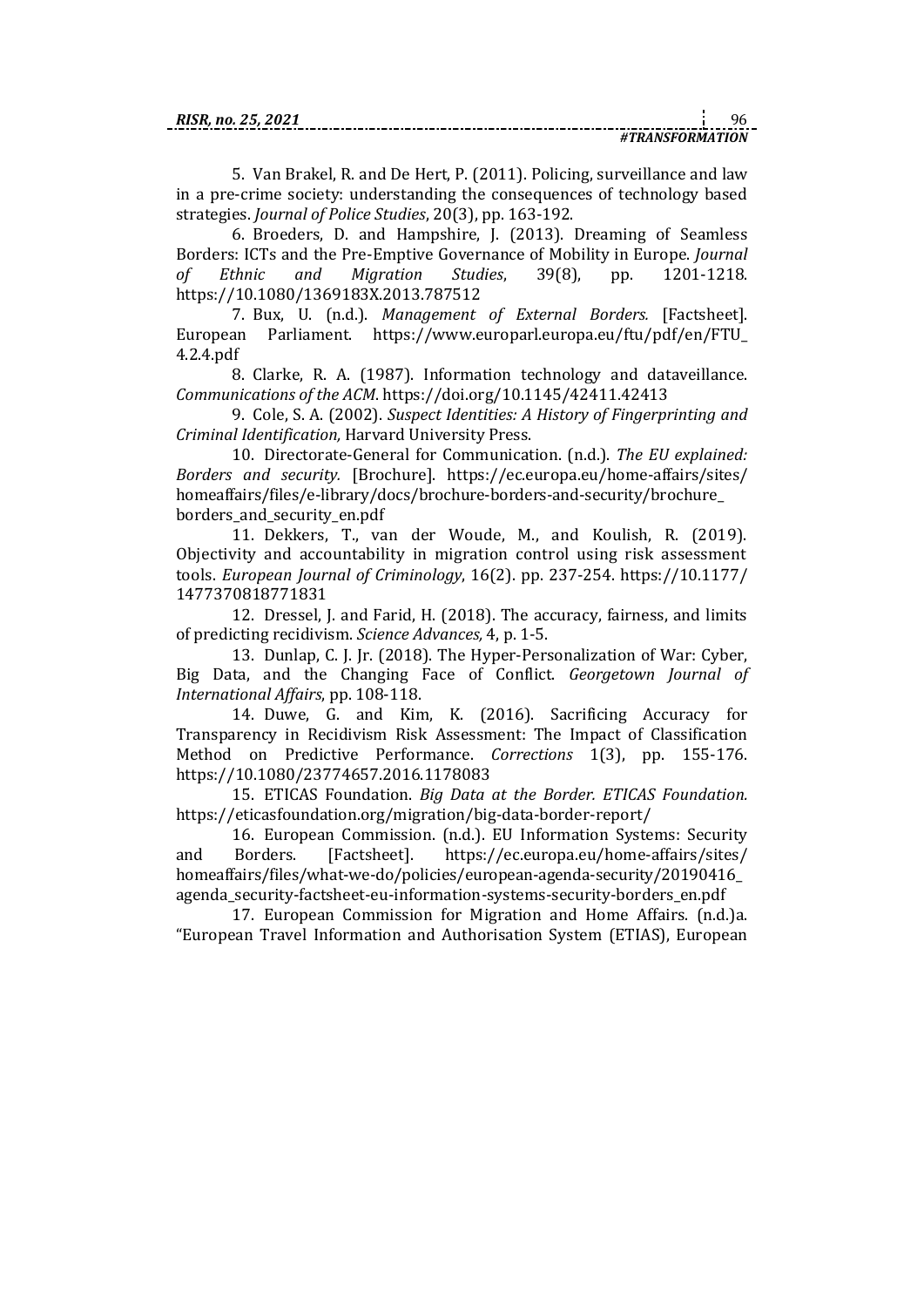| RISR. no. 25. 2021 |                 |  |
|--------------------|-----------------|--|
|                    | #TRANSFORMATION |  |

Commission, accessed 2 January 2021 at: [https://ec.europa.eu/home](https://ec.europa.eu/home-affairs/what-we-do/policies/borders-and-visas/smart-borders/etias_en)[affairs/what-we-do/policies/borders-and-visas/smart-borders/etias\\_en](https://ec.europa.eu/home-affairs/what-we-do/policies/borders-and-visas/smart-borders/etias_en)

18. European Commission for Migration and Home Affairs. (n.d.)b. "Commission Staff Working Document: Executive Summary of the Impact Assessment. Accompanying the document Proposal for a regulation of the European Parliament and of the Council establishing an Entry/Exit System (EES) to register entry and exit data and refusal of entry data of third country nationals crossing the external borders of the Member States of the European Union and determining the conditions for access to the EES for law enforcement purposes and amending Regulation (EC) No 767/2008 and Regulation (EU) No 1077/2011 and Proposal for a Regulation of the European Parliament and of the Council amending Regulation (EU) 2016/xxx as regards the use of the Entry/Exit System (EES)," European Commission, accessed 2 January 2021 at: [https://ec.europa.eu/home-affairs/sites/homeaffairs/](https://ec.europa.eu/home-affairs/sites/homeaffairs/files/what-we-do/policies/securing-eu-borders/legal-documents/docs/20160406/smart_borders_package_-_20160406_-_impact_assessment_-_summary_en.pdf) [files/what-we-do/policies/securing-eu-borders/legal-documents/docs/](https://ec.europa.eu/home-affairs/sites/homeaffairs/files/what-we-do/policies/securing-eu-borders/legal-documents/docs/20160406/smart_borders_package_-_20160406_-_impact_assessment_-_summary_en.pdf) [20160406/smart\\_borders\\_package\\_-\\_20160406\\_-\\_impact\\_assessment\\_-](https://ec.europa.eu/home-affairs/sites/homeaffairs/files/what-we-do/policies/securing-eu-borders/legal-documents/docs/20160406/smart_borders_package_-_20160406_-_impact_assessment_-_summary_en.pdf) [\\_summary\\_en.pdf](https://ec.europa.eu/home-affairs/sites/homeaffairs/files/what-we-do/policies/securing-eu-borders/legal-documents/docs/20160406/smart_borders_package_-_20160406_-_impact_assessment_-_summary_en.pdf)

19. European Court of Human Rights (ECHR) and Council of Europe (CoE). (2012). "Charter of Fundamental Human Rights of the European Union,' European Convention on Human Rights, as amended by Protocols Nos. 11 and 14 and as supplemented by Protocols Nos. 1, 4, 6, 7, 12, 13 and 16," accessed 12 January 2012 at: [https://eur-lex.europa.eu/legal-content/EN/TXT/](https://eur-lex.europa.eu/legal-content/EN/TXT/?uri=CELEX:12012P/TXT) [?uri=CELEX:12012P/TXT](https://eur-lex.europa.eu/legal-content/EN/TXT/?uri=CELEX:12012P/TXT)

20. European Parliament. (n.d.). "Schengen: a guide to the European border-free zone," accessed 1 January 2021 at: [https://www.europarl.europa.](https://www.europarl.europa.eu/news/en/headlines/security/20190612STO54307/schengen-a-guide-to-the-european-border-free-zone) [eu/news/en/headlines/security/20190612STO54307/schengen-a-guide-to](https://www.europarl.europa.eu/news/en/headlines/security/20190612STO54307/schengen-a-guide-to-the-european-border-free-zone)[the-european-border-free-zone](https://www.europarl.europa.eu/news/en/headlines/security/20190612STO54307/schengen-a-guide-to-the-european-border-free-zone)

21. Galič, M., Timan, T., and Koops, B. (2017). Bentham, Deleuze and Beyond: An Overview of Surveillance Theories from the Panopticon to Participation. *Philos. Technol.*, 30, pp. 9-37, [https://doi.org/10.1007/s13347-](https://doi.org/10.1007/s13347-016-0219-1) [016-0219-1](https://doi.org/10.1007/s13347-016-0219-1)

22. Goodfellow, I., McDaniel, P., and Papernot, N. (2018). Making Machine Learning Robust Against Adversarial Inputs. *Communications of the ACM,* 61(7). [https://10.1145/3134599](https://10.0.4.121/3134599)

23. Green, B. and Hu, L. (2018). *The Myth in the Methodology: Towards a Recontextualization of Fairness in Machine Learning* [Conference Presentation]. Machine Learning: The Debates Workshop at the 35th International Conference on Machine Learning, Stockholm, Sweden.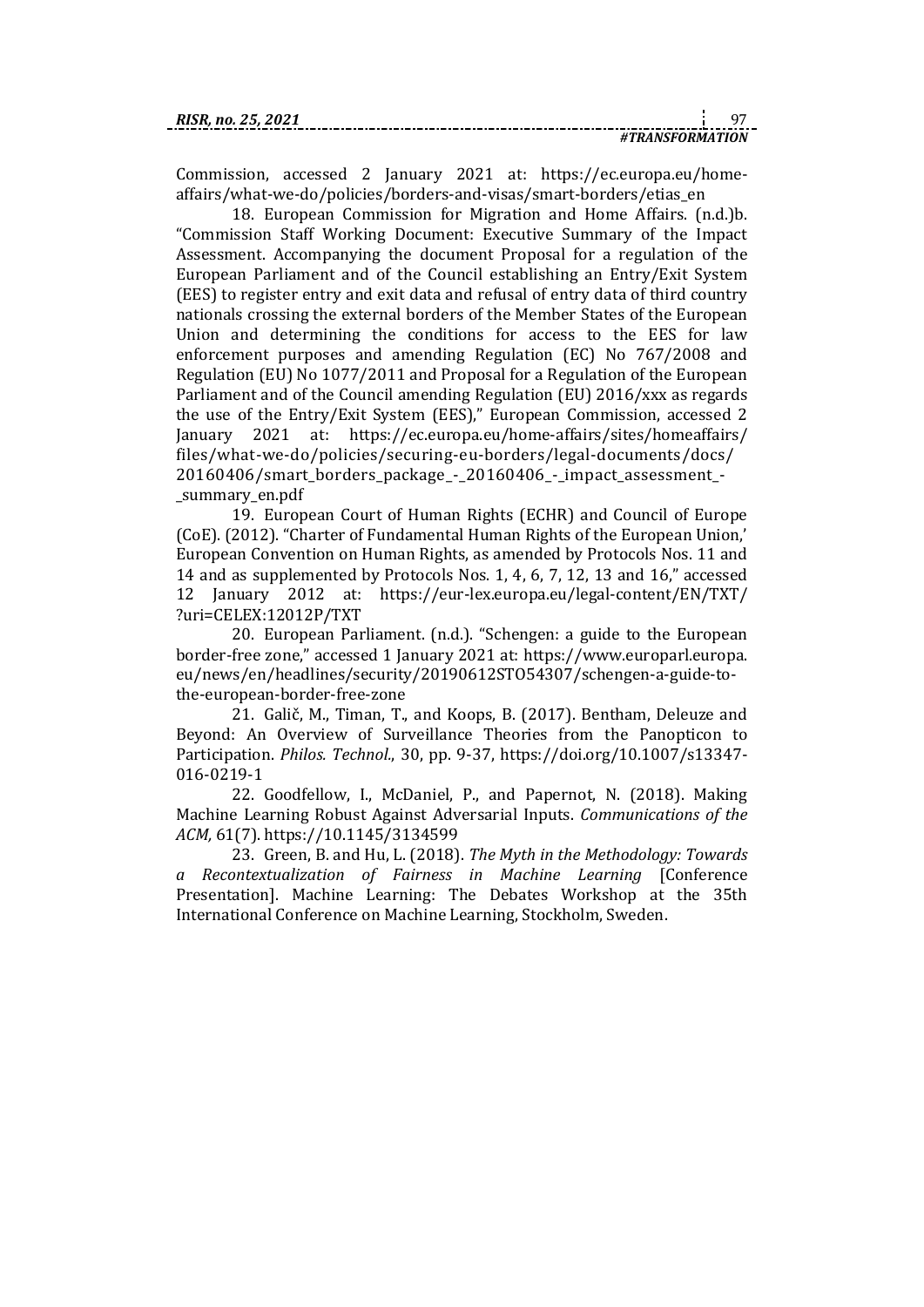24. Haggerty, K. (2006). Tear down the walls: on demolishing the panopticon, In D. Lyon (Ed.), *Theorising surveillance: The panopticon and beyond*. Willan Publishing, pp. 23-45.

25. Haggerty, K. and Ericson, R. V. (2000) The surveillant assemblage. *British Journal of Sociology*, 51(4), pp. 605–622

26. Jarvis, L. and Lister, M. (2013). Vernacular Securities and their Study: A Qualitative Analysis and Research Agenda. *International Relations,* 27(2),<https://doi.org/10.1177/0047117812460880>

27. Kemshall, H. (2011). Crime and risk: Contested territory for risk theorising. *International Journal of Law, Crime and Justice* 39, pp. 2018-229. [https://10.1016/j.ijlcj.2011.05.009](https://10.0.3.248/j.ijlcj.2011.05.009)

28. König, M. (2016). The borders, they are a-changin'! The emergence of socio-digital borders in the EU. *Internet Policy Review*, 5(1), <https://doi.org/10.14763/2016.1.403>

29. Lyon, D. (2003). *Surveillance as Social Sorting: Privacy, risk, and digital discrimination.* Routledge.

30. Mehta, H., Shah, S., Patel, N., and Kanani, P. (n.d.). Classification of Criminal Recidivism Using Machine Learning Techniques. *International Journal of Advanced Science and Technology,* 29(4), pp. 5110 – 5122

31. Paul, R. (2018). Risk Analysis as a Governance Tool in European Border Control. In A. Weiner, S. Bonjour, and L. Zhyznomirska (Eds.), *Handbook on the Politics of Migration in Europe.* Routledge, pp. 227-239.

32. Regulation (EC) No 603/2013. On the establishment of  $\cdot$ Eurodac $\cdot$ for the comparison of fingerprints for the effective application of Regulation (EU) No 604/2013 establishing the criteria and mechanisms for determining the Member State responsible for examining an application for international protection lodged in one of the Member States by a third-country national or a stateless person and on requests for the comparison with Eurodac data by Member States' law enforcement authorities and Europol for law enforcement purposes, and amending Regulation (EU) No 1077/2011 establishing a European Agency for the operational management of large-scale IT systems in the area of freedom, security and justice (recast), European Parliament, Council of the European Union, accessed 4 January 2021 at: <http://data.europa.eu/eli/reg/2013/603/oj>

33. Regulation (EC) No 767/2008. Concerning the Visa Information System (VIS) and the exchange of data between Member States on short-stay visas (VIS Regulation), European Parliament, Council of the European Union, accessed 4 January 2021 at:<http://data.europa.eu/eli/reg/2008/767/oj>